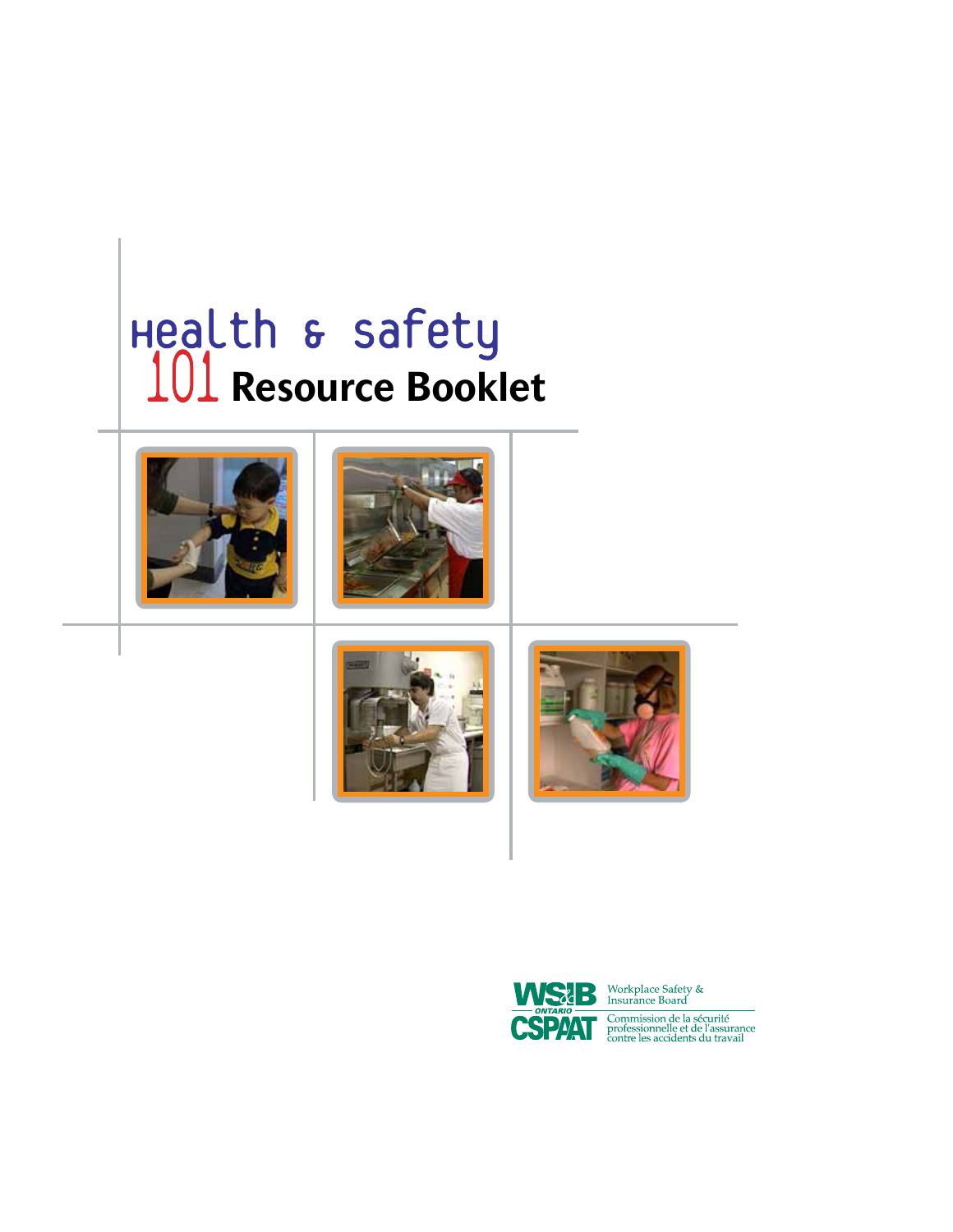

# This resource book is provided for use with the H&S 101 e-course available on the Internet at **www.hs101.ca**

#### **Disclaimer**

Copyright © 2010 Workplace Safety and Insurance Board and/or other rights holder. All rights reserved. The material contained in this resource book is for information and reference purposes only and is not intended as medical, legal or other professional advice. Please consult with a qualified professional to obtain the advice you require. The adoption of the practices described in this resource book may not meet the needs of your organization or a particular individual. The WSIB does not warrant or guarantee the accuracy, completeness, timeliness, or usefulness of any information contained in this resource book and shall not be responsible or liable, directly or indirectly, in any way, for any loss or damage of any kind incurred as a result of, or in connection with the use of, or reliance on, any such content. Information contained in this resource book is subject to change without notice.



**5051A (02/10)** © 2010, Workplace Safety and Insurance Board.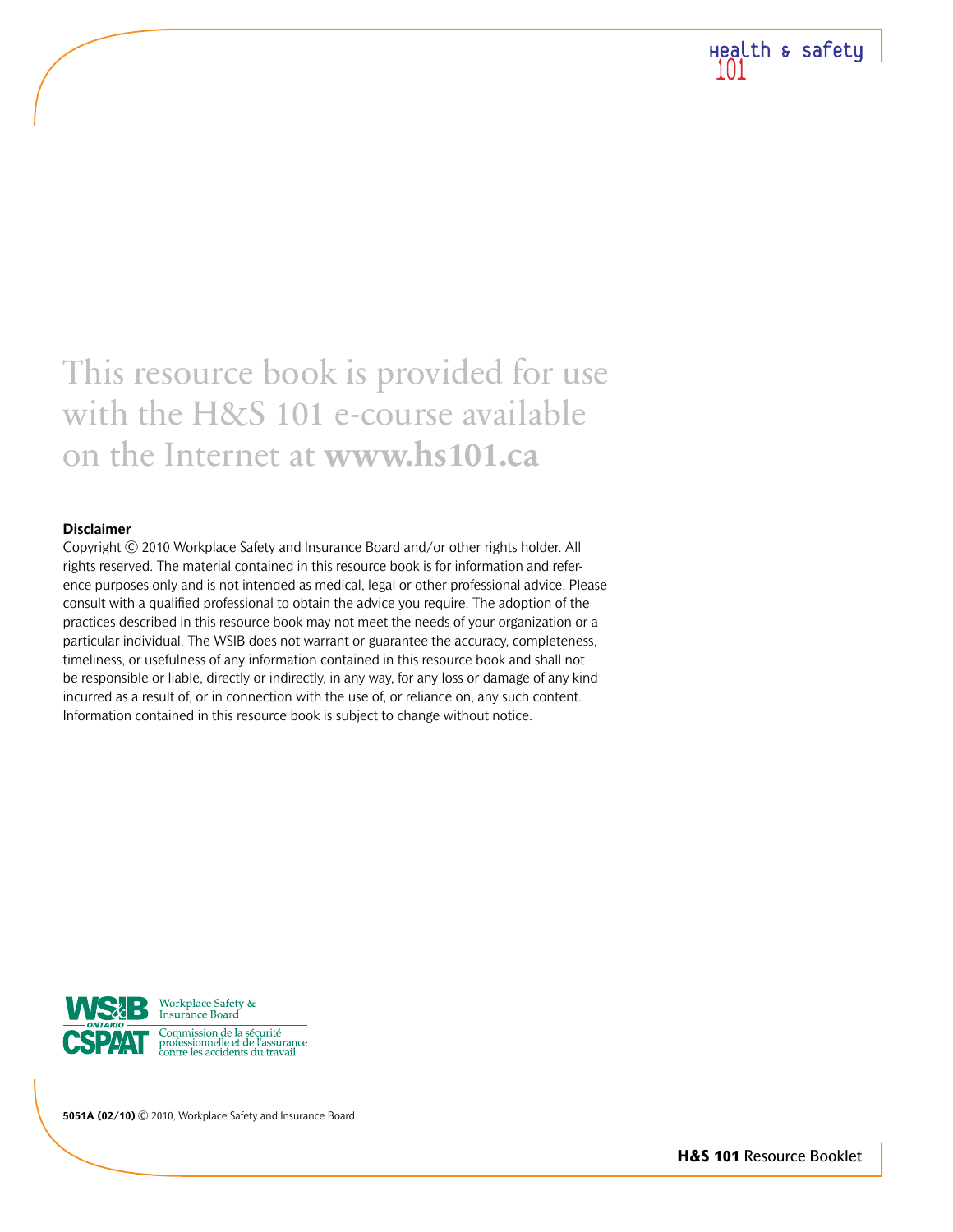

# **Table of Contents**

# 

# 

# 

|--|--|--|--|--|--|--|--|

# **Glossary of Terms and Acronyms....................36**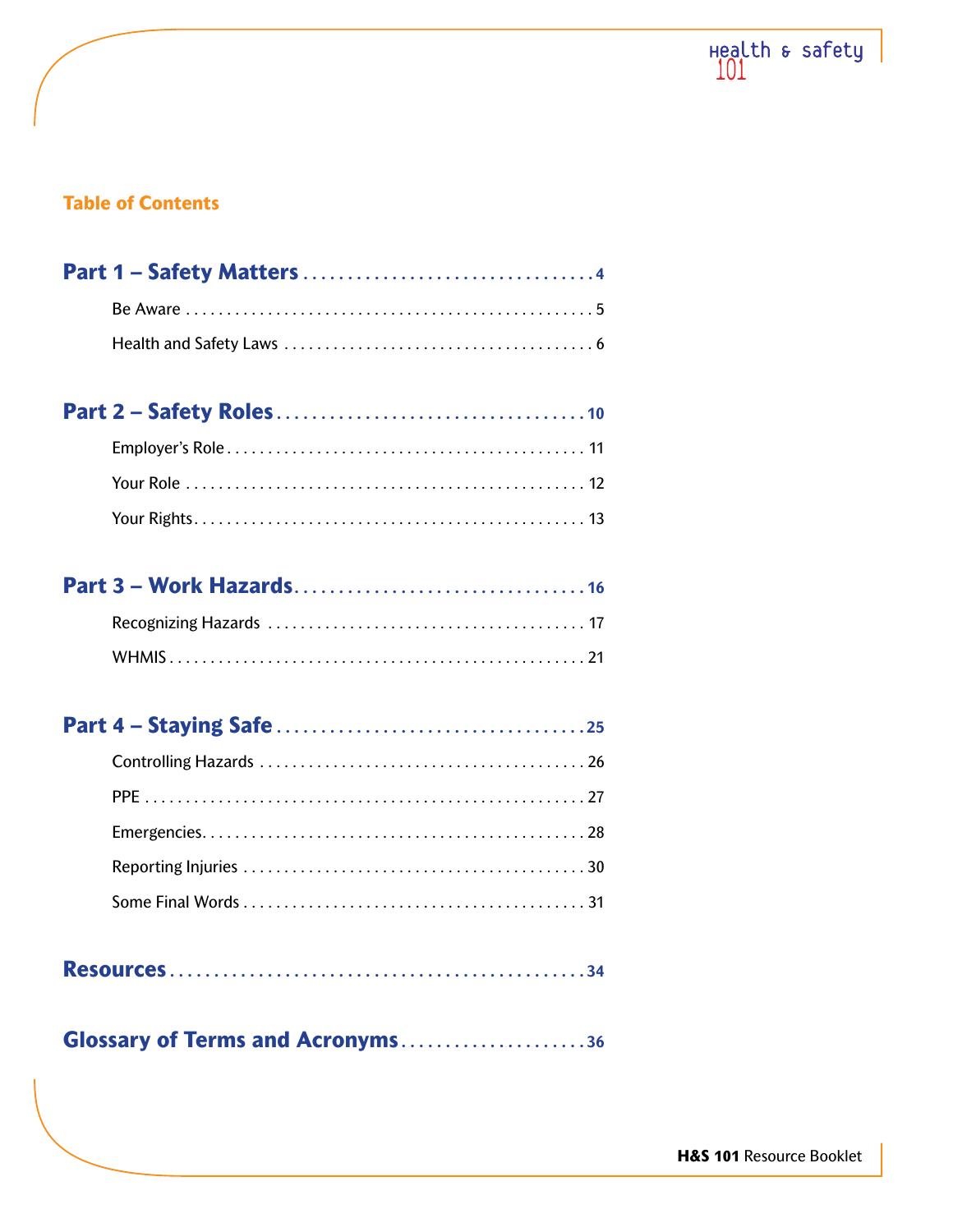# **Part 1**



# **Safety Matters**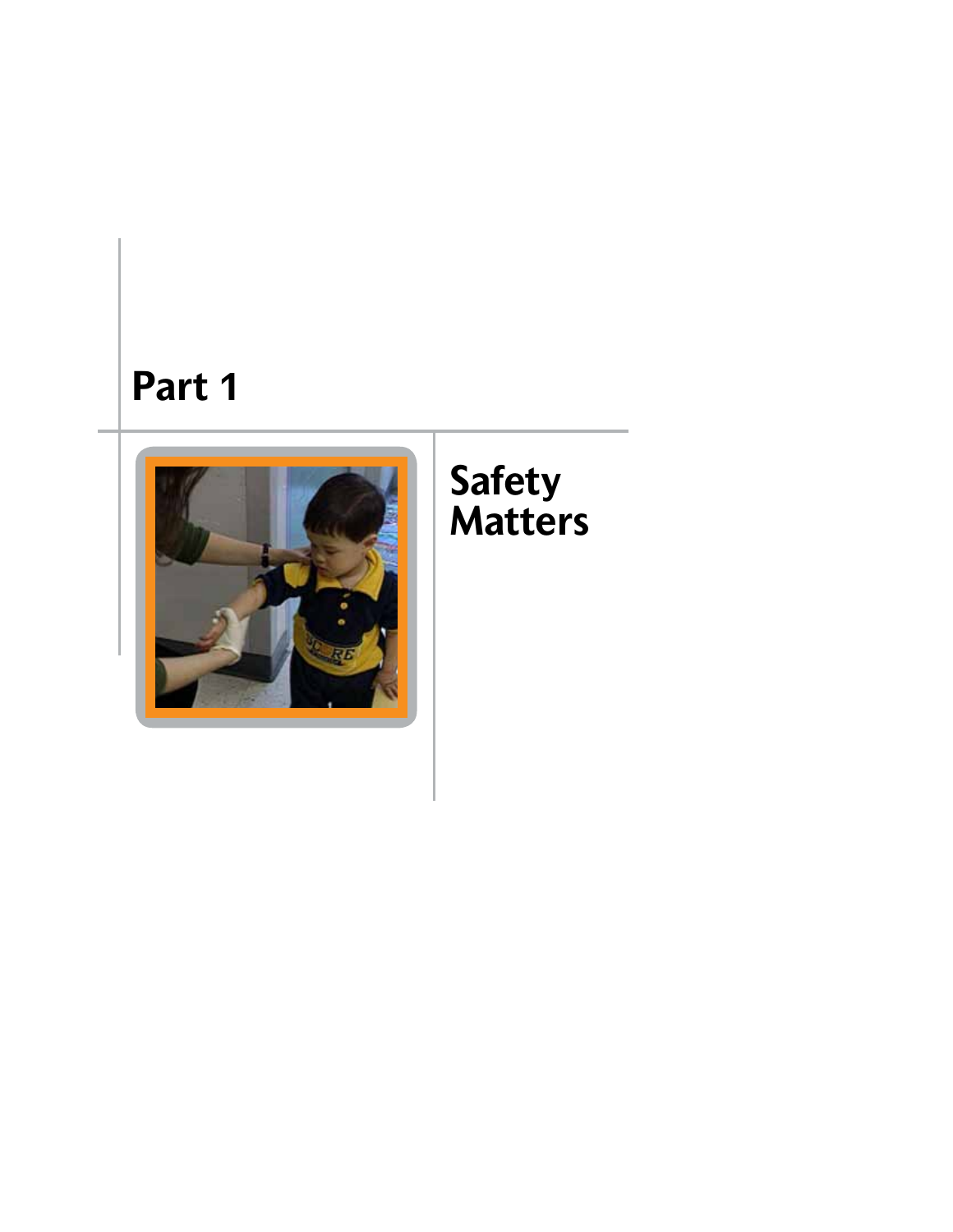

# **Safety Matters**

It's great to have a job and exciting to start a new one, but workplaces can be dangerous places. Injuries happen in all kinds of workplaces, but they don't have to.

# **Be Aware**

Every day in Ontario, workers like you are injured, made ill or killed on the job.

# *How many workers between the ages of 15 to 24 get injured on the job?*

In 2008,

- Almost 40,000 were injured
- About 10,000 were injured seriously enough to miss work

Between 2004 and 2008, 39 young workers were killed on the job.

There's no single reason why so many young workers are getting hurt. There could be a number of contributing factors. Here are a few to watch out for:

- **1. Not enough training:** Since they might be employed on a temporary basis, filling in for summer vacations, or working in a very busy workplace, young workers may not receive proper training.
- **2. Not enough experience:** Workers new to a job, regardless of age, are not familiar with the hazards in their new workplace or department and tend to have more injuries than experienced workers.
- **3. Don't know their legal rights:** Young workers may not realize they have legal rights that protect their health and safety - the rights to know, participate and refuse unsafe work. They may also hesitate trying to exercise these rights.
- **4. Afraid to ask questions:** Young workers may be embarrassed to ask questions or rock the boat. They do not want to appear incompetent by asking questions.
- **5. Tired from trying to balance work with school and other activities:** Young workers may have to juggle their job with classes, homework and other activities.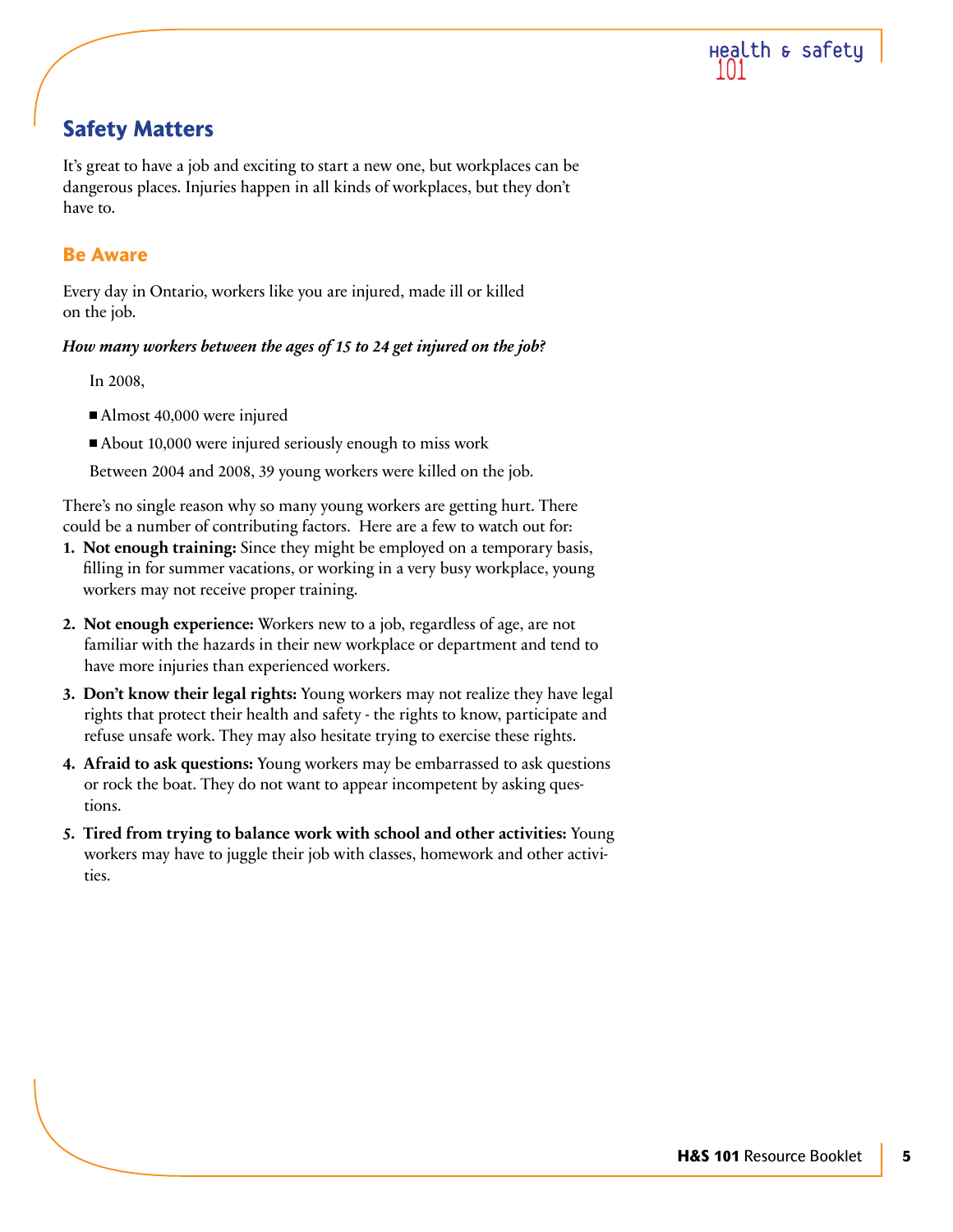The costs of injury or illness can be high. If you are injured, you may miss special activities, sports and school. And there is a risk of permanent injury or death. Plus, getting hurt also affects your family, friends, employer, co-workers and community.

- **Family and friends** it's very hard to see someone you love in pain or permanently disabled
- **Employer** loss of a valuable employee will hurt production, productivity and reputation
- Co-workers staff morale may drop and people may have to work harder if you're not there
- **Community** you may not be able to take part in community events like sports or volunteer work

# **Health and Safety Laws**

Preventing workplace injuries is important to everyone. That's why the Ontario government has laws to protect the health and safety of workers.

The purpose of these laws is to prevent injury and illness and to create better places to work. (The Government of Canada has similar laws for federal workplaces, but this resource book will only cover the details of Ontario's law).

Along with specific duties and responsibilities, the law also sets out general health and safety requirements for everyone in the workplace.

# **The law sets out:**

- Your rights and responsibilities as a worker
- The responsibilities of your supervisors and employer
- The role of the government in enforcing the law
- Specific regulations for certain jobs or workplaces.

Under the law, everyone in the workplace has a role to play in preventing workplace injury and illness. This means workers, supervisors, employers, and worker representatives all have legal duties to keep their workplace safe and healthy. We call this system of health and safety duties the Internal Responsibility System (IRS).

#### **Who's Covered**

OHSA: Ontario's *Occupational Health and Safety Act* covers most workers in Ontario.

Canada Labour Code: Workers with the federal government or organizations such as airlines, banks, television stations, cable companies and railways are covered by the Canada Labour Code.

Not covered: Nannies and domestic workers in private homes are not covered under OHSA.

#### **Who's who under the Law**

- Employer: a person who employs one or more workers. In other words, he or she runs the business and pays your salary.
- Supervisor: a person who has authority over any worker or charge over a workplace. In other words, any person who can direct you on how or when to do your job.
- Worker: a person who is paid to perform work or supply services.
- Worker Representative: a co-worker who can speak to management about worker health and safety issues and help to resolve problems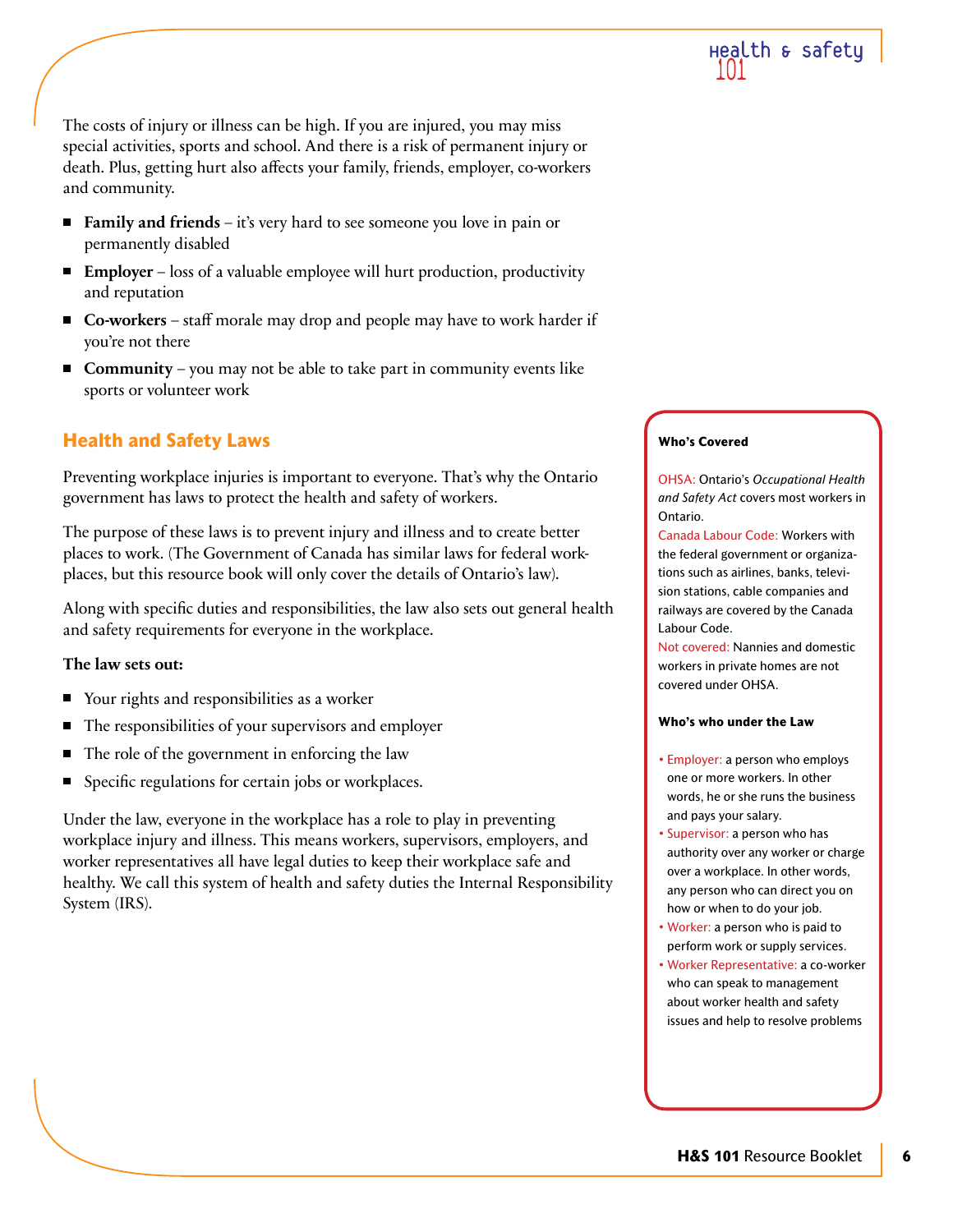

### **Here's an example of how the IRS might work:**

A worker spots a health and safety problem and reports it to the boss. The boss lets all workers know of the hazard and then eliminates it. A worker representative looks at the area during a regular inspection to make sure the hazard is still eliminated.

Part of the Internal Responsibility System is the Joint Health and Safety Committee or Health and Safety Representative.

- Workplaces with 6-19 workers must have a Health and Safety Representative
- Workplaces with 20 or more workers must have a Joint Health and Safety Committee (JHSC).
- Any workplace where a Designated Substance Regulation applies must have a JHSC, regardless of the number of workers in the workplace.
- Generally, construction sites with 20 or more workers are required to have a JHSC only if the project is expected to last more than 3 months.

At least one-half of the members of the committee must be worker members, chosen by their co-workers or union. In workplaces where 20 or more workers are employed, at least one worker and one management member must receive training to become Certified Members of the committee.

Health and Safety Representatives and Joint Health and Safety Committee Members can speak to management about your health and safety concerns. They will also

- Identify hazards in the workplace  $\blacksquare$
- Try to help solve health and safety issues
- Do regular inspections of the workplace
- Obtain information from the employer
- Recommend changes to make the workplace safer and healthier
- $\blacksquare$ Investigate serious accidents and fatalities

#### **You should find out what regulations apply to your work.**

#### Safety Regulations

- Construction Projects
- Industrial Establishments
- Mines and Mining Plants
- Health Care and Residential Facilities
- Window Cleaning
- Diving Operations
- Firefighters-Protective Equipment
- Oil and Gas-Offshore
- Roll-Over Protective Structures
- Teachers
- University Academics and Teaching Assistants

#### Training Regulations

- Training Requirements for Certain Skill Sets and Trades
- Training Programs

#### Designated Substances Regulations

- Acrylonitrile
- Arsenic
- Asbestos
- Asbestos on Construction Projects and in Buildings and Repair Operations
- Benzene
- Coke Oven Emissions
- Ethylene Oxide
- Isocyanates
- Lead
- Mercury
- Silica
- Vinyl Chloride

#### General Regulations

- Biological or Chemical Agents, Control of Exposure
- Workplace Hazardous Materials Information System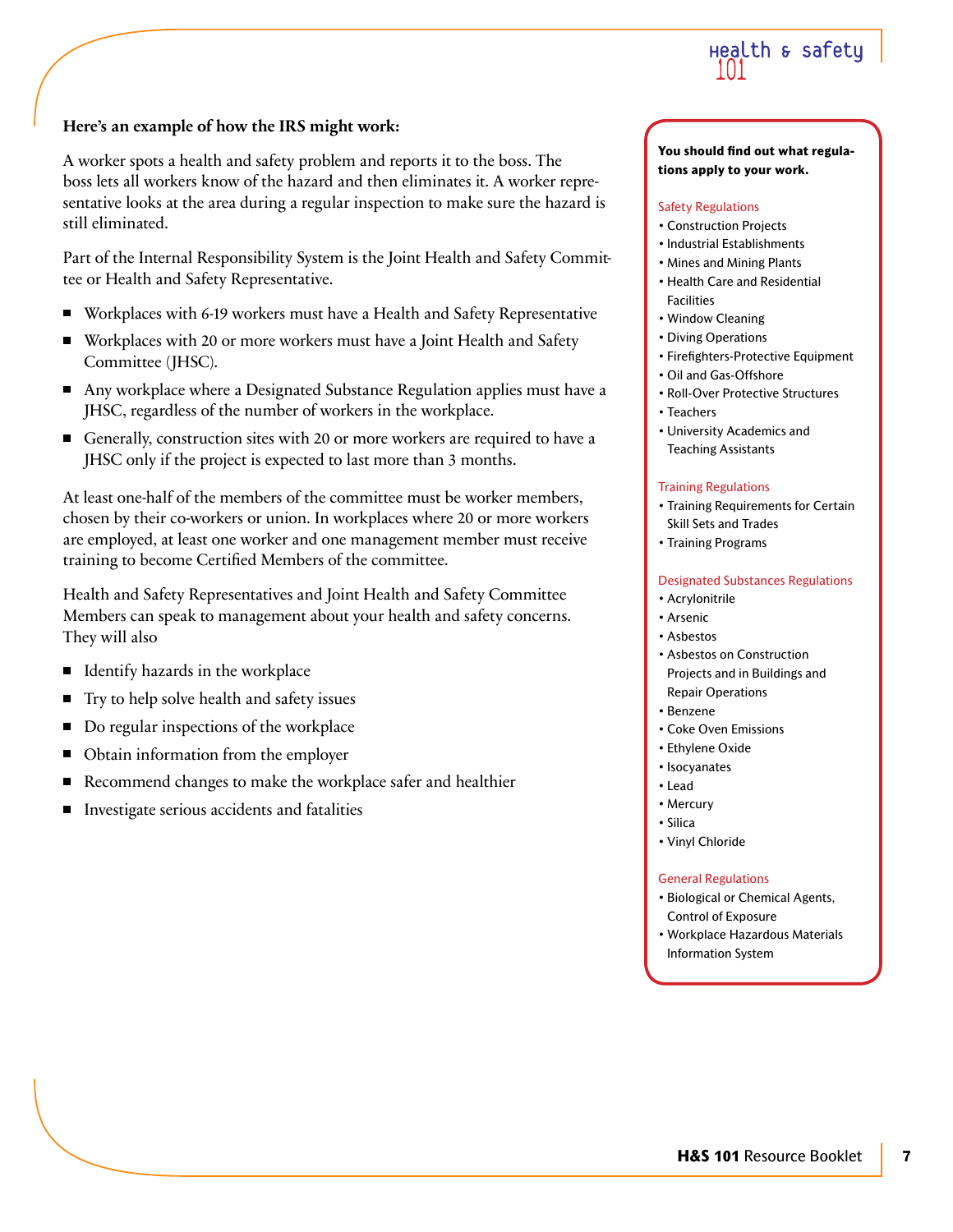

### **Ministry of Labour**

The Ontario Ministry of Labour (MOL) enforces the *Occupational Health and Safety Act* (OHSA) and its regulations.

MOL Inspectors can enter any workplace covered by the OHSA at any time.

The MOL can also

- Lay charges against companies or people breaking the law
- Inspect workplaces П
- Issue orders and stop unsafe work  $\blacksquare$
- Investigate serious accidents, fatalities or work refusals
- Look for violations of health and safety laws and regulations  $\blacksquare$

When health and safety laws are broken, there are penalties to pay. A person can be fined up to \$25,000 for every charge laid under OHSA and/or serve 12 months in jail.

A corporation can be fined up to \$500,000 for each violation if convicted.



David Ellis, 18, of Burlington, Ontario was removing cookie dough from an industrial mixer when the mixer started running. David was pulled into the mixer by the blades and struck his head. He was taken to hospital where he died six days later. It was David's second day on the job.



The company David was working for pleaded guilty to failing to ensure that the exposed moving parts of the mixer were guarded, contrary to Section 24 of the Regulation For Industrial Establishments and Section 25(1)(a) of the *Occupational Health and Safety Act*. The company was fined \$62,500.

Two of the company's supervisors also pleaded guilty to failing to ensure that the exposed moving parts of the mixer were guarded, contrary to Section 24 of the Regulation For Industrial Establishments and Section 27(1)(a) of the *Act*. The two men were co-owners and directors of the company.

One was jailed for 20 days and the other fined \$7,500. Source: Ministry of Labour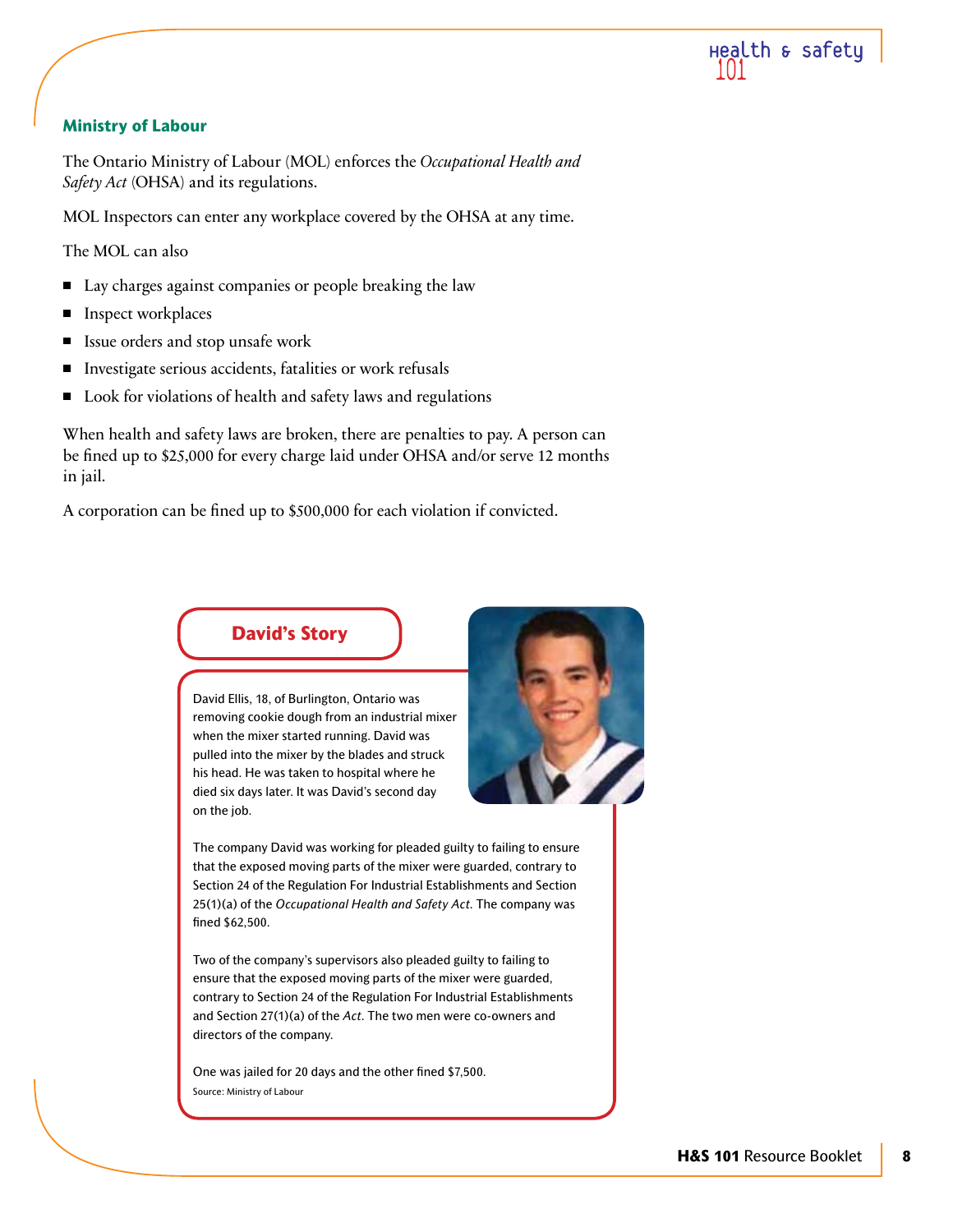

# **Minimum Ages**

The O*ccupational Health and Safety Act* and its Regulations set the minimum ages for different kinds of work:

18 years of age for Underground Mines 16 years of age at a Mining Plant or Surface Mine 18 years of age for Window Cleaning 16 years of age for Construction and Logging Operations 15 years of age for Factory Operations and Repair Shops 14 years of age for all other industrial establishments.

14 and 15 year olds may not be employed during school hours unless they are excused from school attendance under the *Education Act*, Ontario Regulation 308, "Supervised Alternative Learning for Excused Students".

There are currently no minimum age requirements for health care establishments, libraries, museums, golf courses or schools.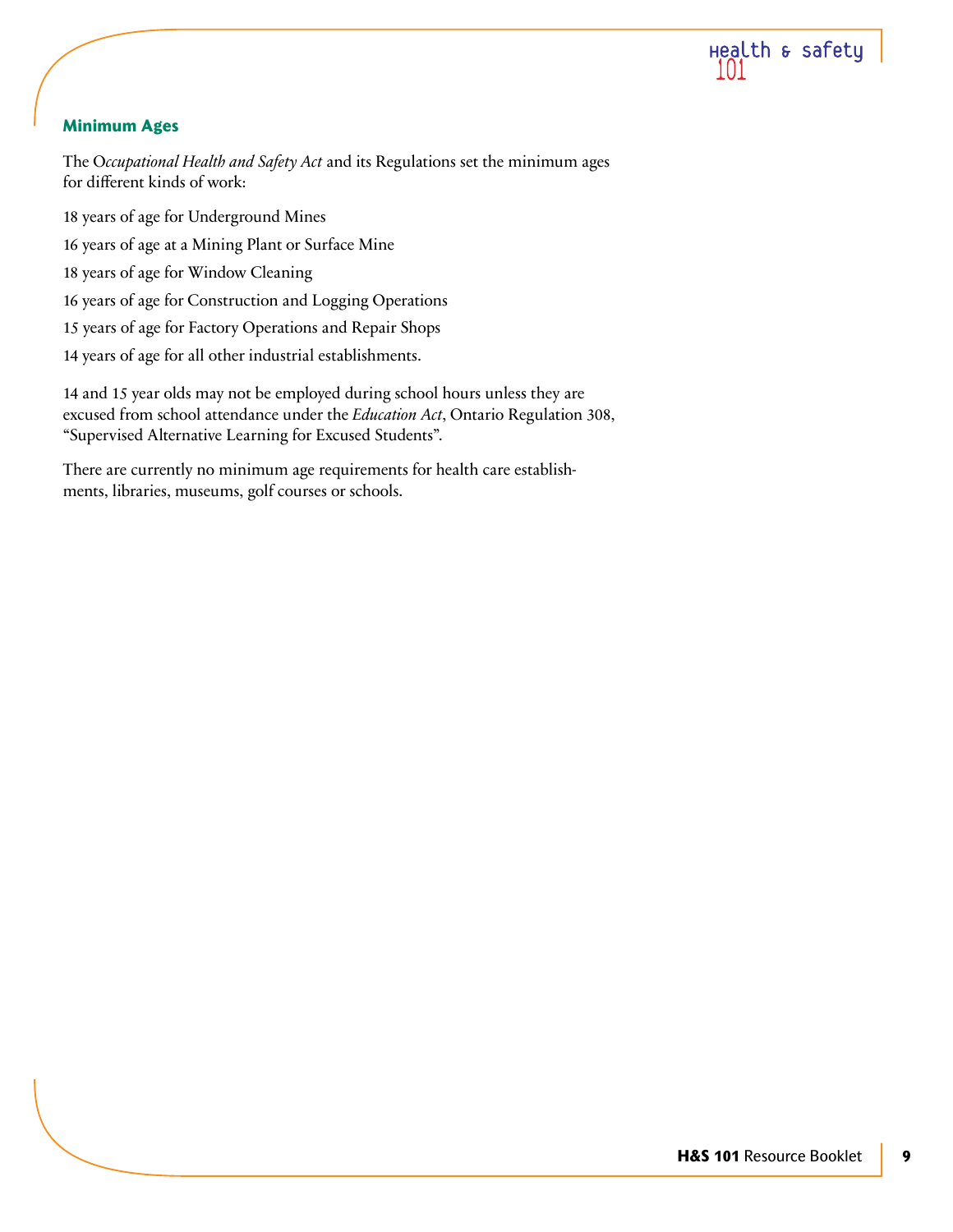# **Part 2**



# **Safety Roles**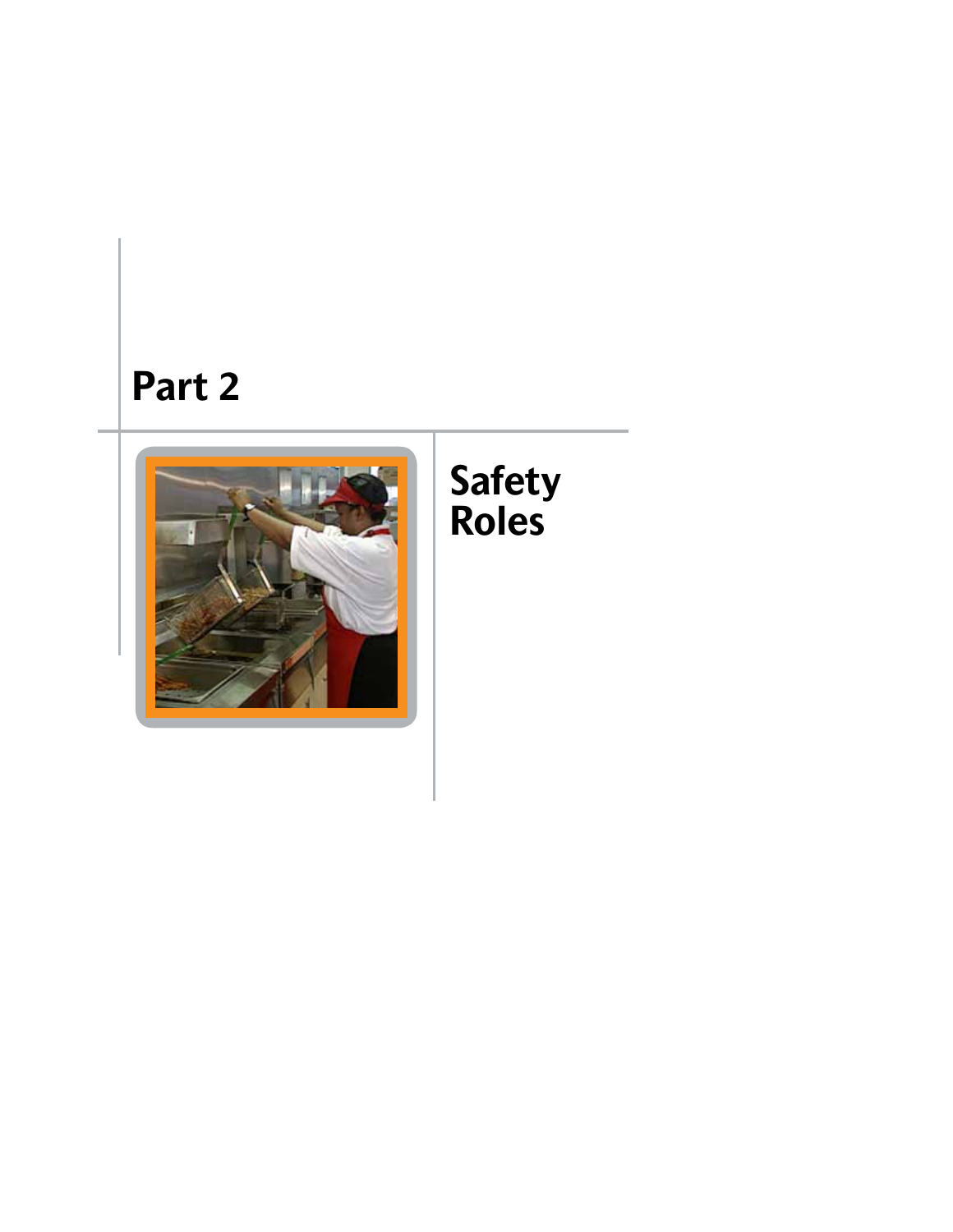

# **Safety Roles**

You, your employer and your supervisor all have responsibilities when it comes to keeping you healthy and safe.

# **Employer's Role**

Your employer is responsible for your health and safety at work, as well as everyone else's.

This responsibility involves several specific duties under the *Occupational Health and Safety Act* (OHSA).

- Establish a health and safety policy and program
- Provide required training
- Provide the information, instruction and supervision you need to do your job safely
- Make sure you have necessary safety equipment
- **Provide information on hazards in the workplace**

Under the law, your employer must also display important information where everyone can see it:

- The Health and Safety Policy
- JHSC members names and locations
- The *Occupational Health and Safety Act* ш
- WSIB In Case of Injury poster П

# **Supervisor's Responsibilities**

Usually, your supervisor works closely with you on a day-to-day basis. So he or she plays an important role in keeping you safe on the job. Your supervisor has legal responsibilities too.

- Make sure that you follow the law and the company's safety rules  $\blacksquare$
- Tell you about any job hazards or dangers
- Make sure you use safety equipment properly

A good supervisor should look after workers. The supervisor should

- work near or with the workers
- be available to answer workers' questions
- provide feedback on how the job is being done П
- provide hands-on training until the work can be done correctly, confidently and safely by the worker
- monitor the job to make sure it is being done safely and with the right safety equipment

#### **The law requires your employer to appoint "competent" supervisors.**

What is competent? The law says:

Competent means a person who:

- is qualified because of knowledge, training and experience to organize the work and its performance,
- is familiar with the OSHA and the regulations that apply to the work, and
- has knowledge of any potential or actual danger to health or safety in the workplace.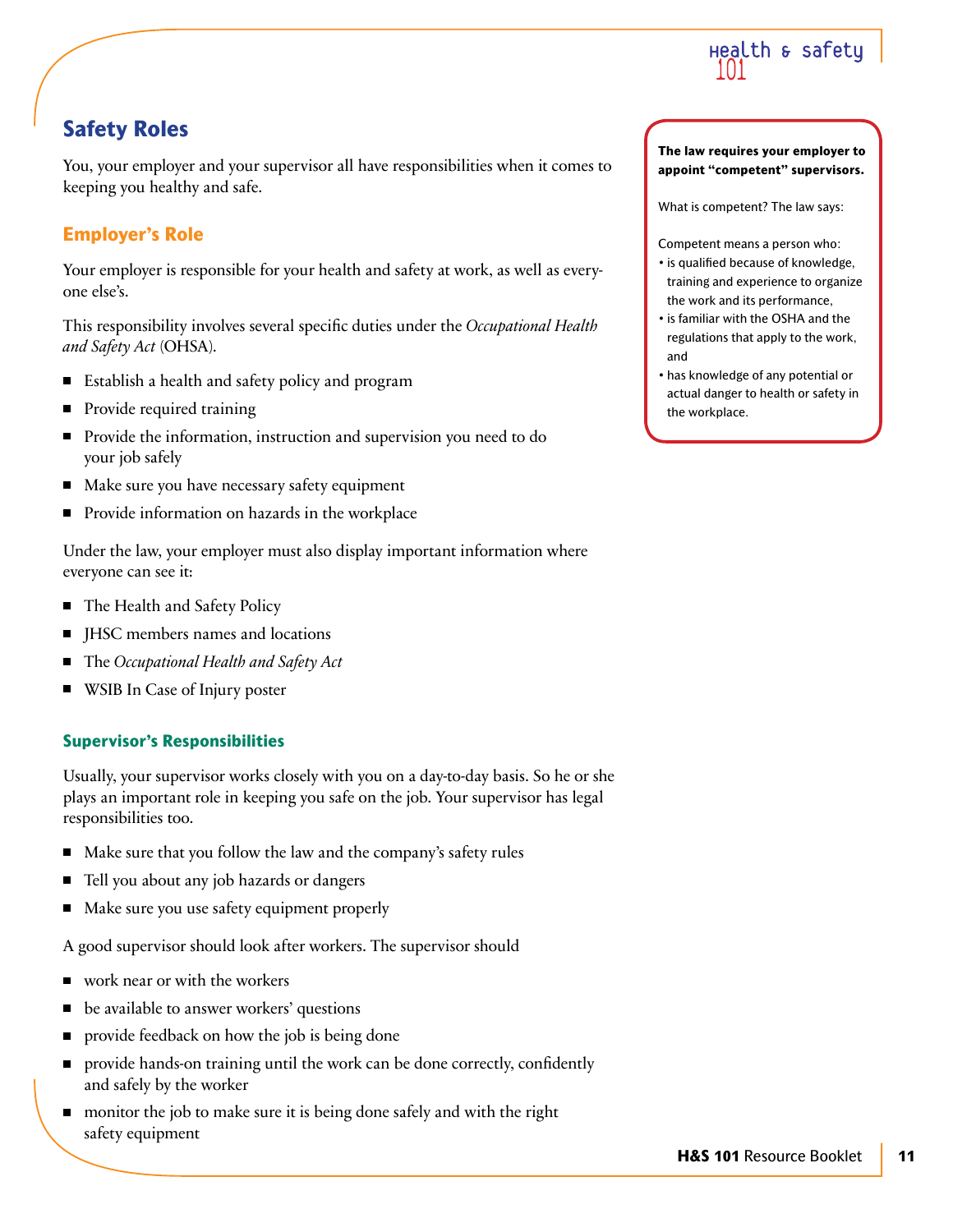

# **Training**

Both your employer and supervisor are responsible for making sure you have the safety training you need. There are two types of training you might receive: General training that applies to everyone in the workplace and specific training on how to do your particular job safely.

General training can include topics like

- Company Health and Safety Policy  $\blacksquare$
- Company Safety Rules П
- Emergency Procedures П
- How to get first aid П

Specific training might include

- $\blacksquare$  How to do your job safely
- How to deal with hazardous materials П
- How to use Personal Protective Equipment (PPE)
- How to operate machinery and equipment safely

How can you be sure that you get the training and information that you need?

Start by getting answers to questions like these.

- What are the hazards of this job?
- Is there any special training for the job? П
- Do I have the right safety gear?  $\blacksquare$
- Where are the fire extinguishers and emergency exits? П
- $\blacksquare$ What do I do if I get hurt?
- If I have health and safety questions, who do I ask?  $\blacksquare$

# **Your Role**

Your employer and supervisor aren't the only ones with legal responsibilities. You have to do your part too. Here's what the law says you must do:

- Obey the law
- П Use machines and equipment safely
- Wear required personal protective equipment (PPE) П
- Report hazards to your boss ш
- Work safely and don't fool around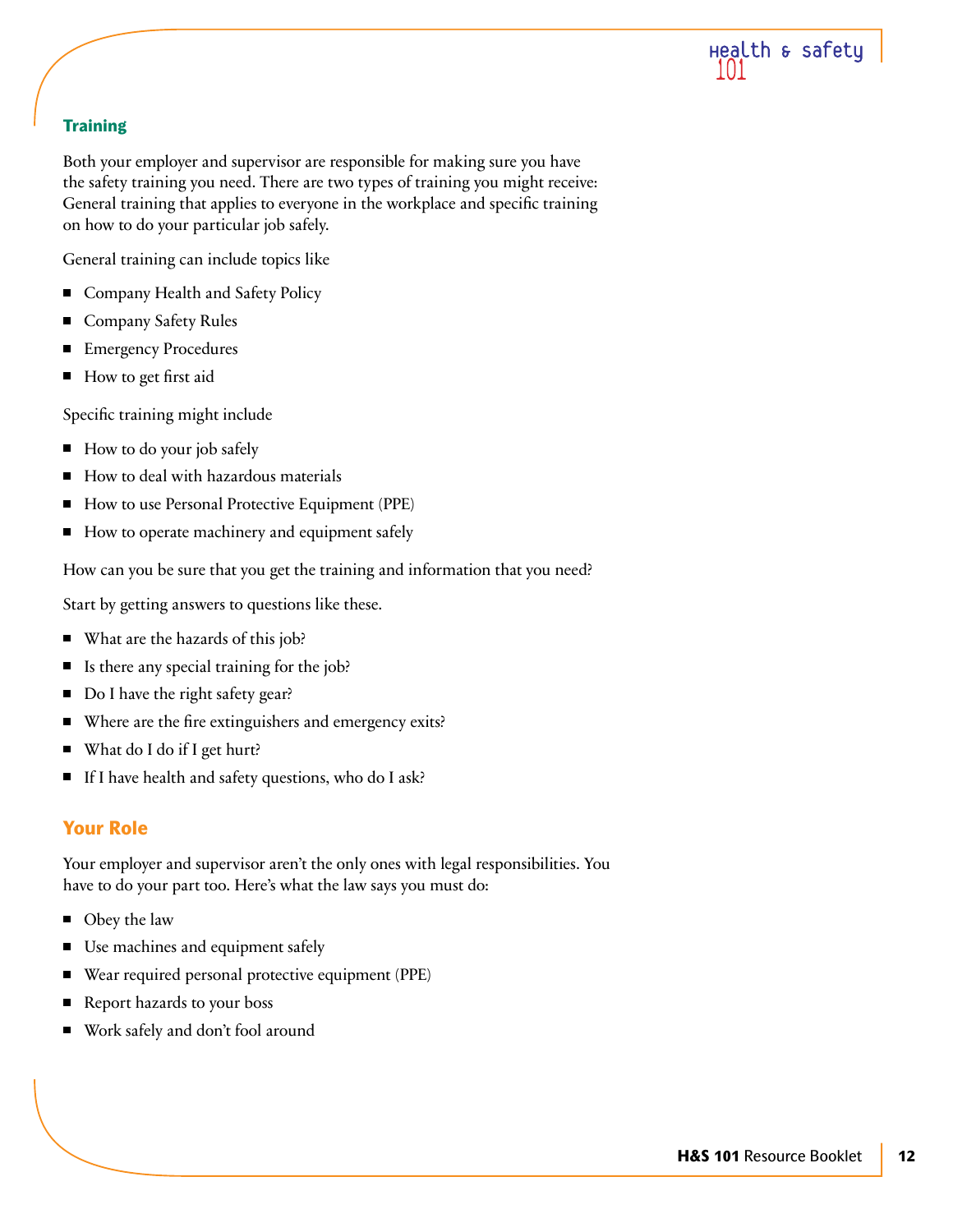

# **Your Rights**

**As a worker, the law also gives you three important rights:**

- **1. The Right to Know**
- **2. The Right to Participate**
- **3. The Right to Refuse**

# **1. The right to know**

You have a right to know about dangers in your workplace and what to do about them. Your employer must provide you with the training, supervision and hazard information you need to perform your job safely. Remember: Along with "on-thejob" training, you should also get training before you start the job.

Don't start a new job or machine with the promise of training later. Important health and safety training, information and instruction come first!

# **Ask questions!**

Get clear answers and instructions. If you don't understand how to do the work, it's okay to ask questions.

With clear directions, you will have a much greater chance of doing the work properly and safely.

#### **Apply these rules:**

- 1. Don't perform any task until you have been properly trained.
- 2. If you feel that you have been getting too much information, too fast, ask your supervisor to slow down and repeat the instructions.
- 3. Don't go into unfamiliar work areas. They may have different types of hazards of which you may be unaware.
- 4. If you are unsure of something, ask someone first. A supervisor or co-worker might help you prevent an injury.
- 5. Don't hesitate to ask for more training.
- 6. Wear the safety shoes, hard hats or gloves and other personal protective equipment your work requires. Be sure you know when to wear protective gear, where to find it, how to use it and how to care for it.
- 7. Find out what to do in emergency situations like a fire or power outage.
- 8. Report any accidents to your supervisor immediately, even if no one gets injured.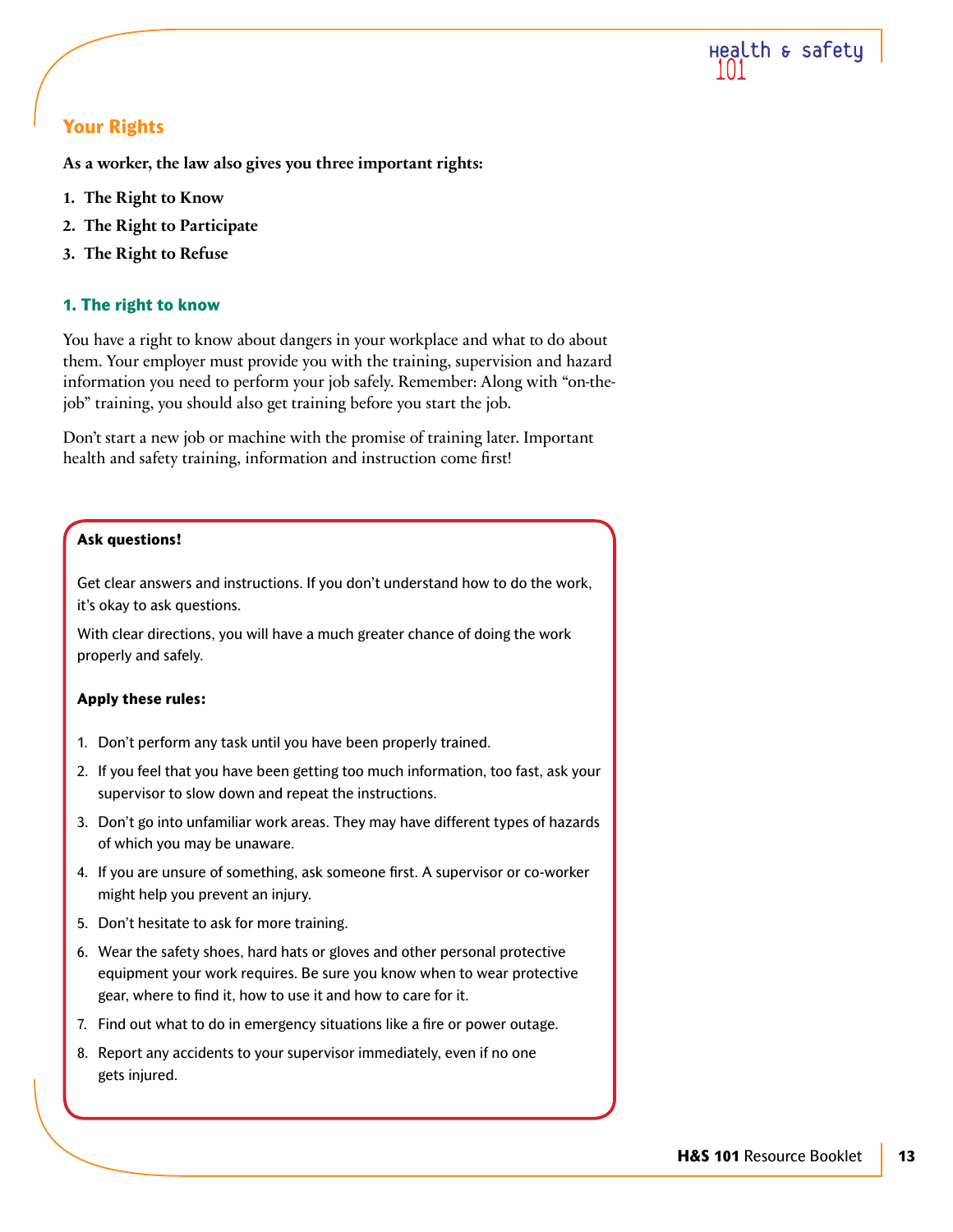

# **2. The right to participate.**

You have the right to take part in keeping your workplace healthy and safe. One way to do this is by being a Health and Safety Representative or a member of the Joint Health and Safety Committee.

But you can participate in many other ways.

- Ask questions
- Help with health and safety inspections Ξ
- Take part in training
- Identify hazards and possible solutions

# **3. The right to refuse unsafe work.**

When the boss or supervisor tells you to do something, it's hard to say no. But you should say no if you think someone will get hurt. No job is worth getting injured.

Before refusing work that you think is dangerous, discuss it with your boss or supervisor. In most cases, you can work it out. But if your boss insists that you do work you feel is unsafe, you may have to refuse. If you do need to refuse, be polite but firm. The law spells out the steps that you and your boss must follow.

| <b>Step One:</b>   | If you decide to refuse a task because you think it is unsafe, you<br>must report your refusal to your supervisor or employer.                                                                                                                                                                                                                                                                                               |
|--------------------|------------------------------------------------------------------------------------------------------------------------------------------------------------------------------------------------------------------------------------------------------------------------------------------------------------------------------------------------------------------------------------------------------------------------------|
| <b>Step Two:</b>   | Your supervisor or employer will call in your worker health and<br>safety representative.                                                                                                                                                                                                                                                                                                                                    |
| <b>Step Three:</b> | Your supervisor or employer must investigate your concern in<br>front of you and the worker representative. If your supervisor<br>or employer agrees the work is dangerous, it is corrected. You<br>return to work.                                                                                                                                                                                                          |
| <b>Step Four:</b>  | In most cases, you, your supervisor and your worker representa-<br>tive will be able to solve the problem. But if you can't and you<br>feel you have reasonable grounds to continue refusing, the<br>Ministry of Labour (MOL) is called. The MOL inspector will<br>investigate and help correct the problem. While you wait for<br>the inspector's investigation, your employer can give you other<br>reasonable work to do. |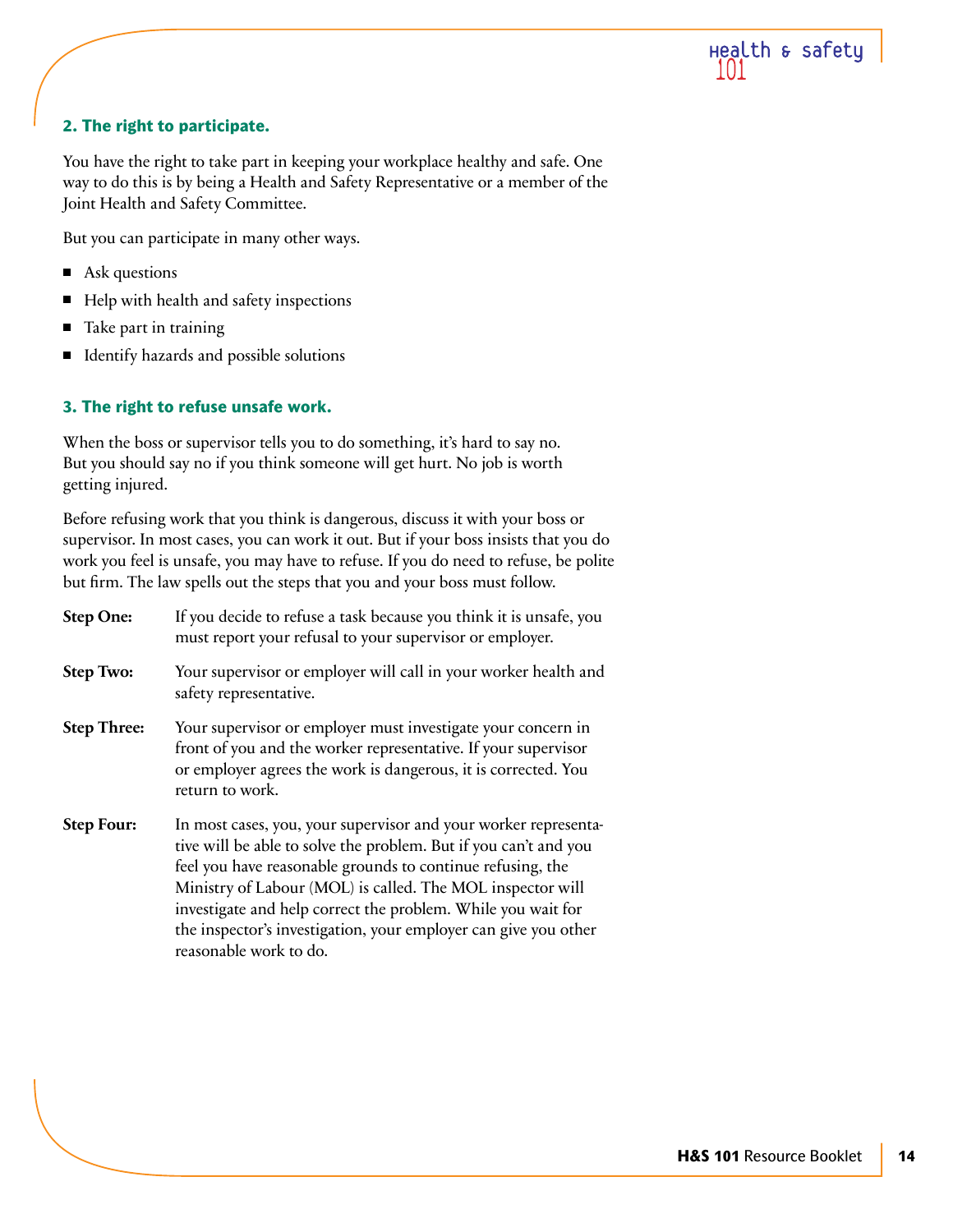

All workers have the right to refuse unsafe work, but for some workers this right is limited. Certain workers, such as those with a responsibility to protect public safety, cannot refuse unsafe work if the danger is a normal part of the job or if the refusal would endanger the life, health or safety of another person. These workers can include police officers, firefighters certain health care workers and teachers, if pupils are in imminent jeopardy.

Your employer cannot punish or fire you for refusing work that you think is unsafe. The *Occupational Health and Safety Act* provides you with protection from any reprisals like being sent home without pay, having your hours drastically cut or being fired. If you think you have been disciplined you can report it to the Ministry of Labour (MOL). The MOL won't deal directly with the reprisal, but they will guide you to either your union if you have one in your workplace or to the Ontario Labour Relations Board who will deal with your situation. It may take time to resolve your issue.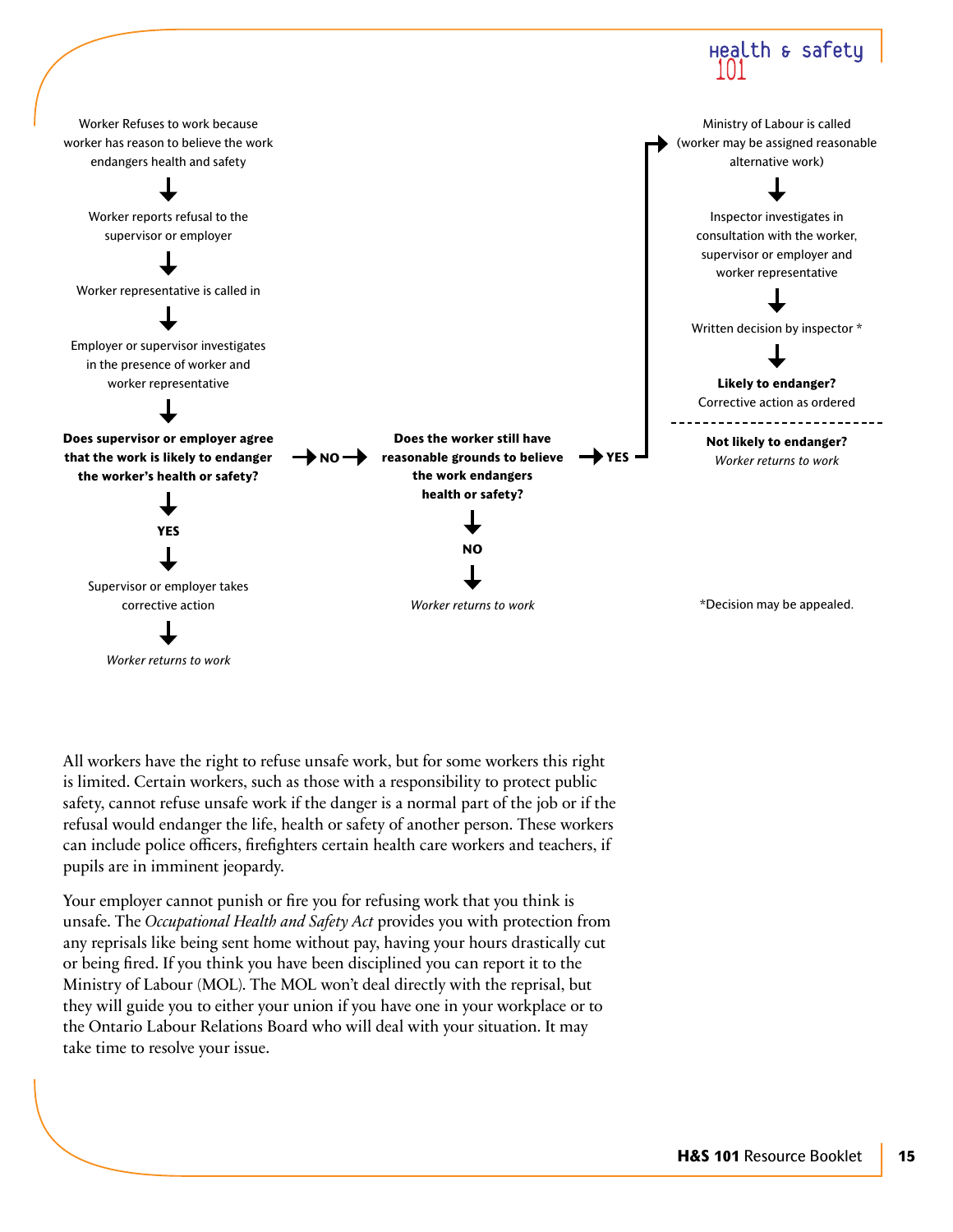# **Part 3**



# **Work Hazards**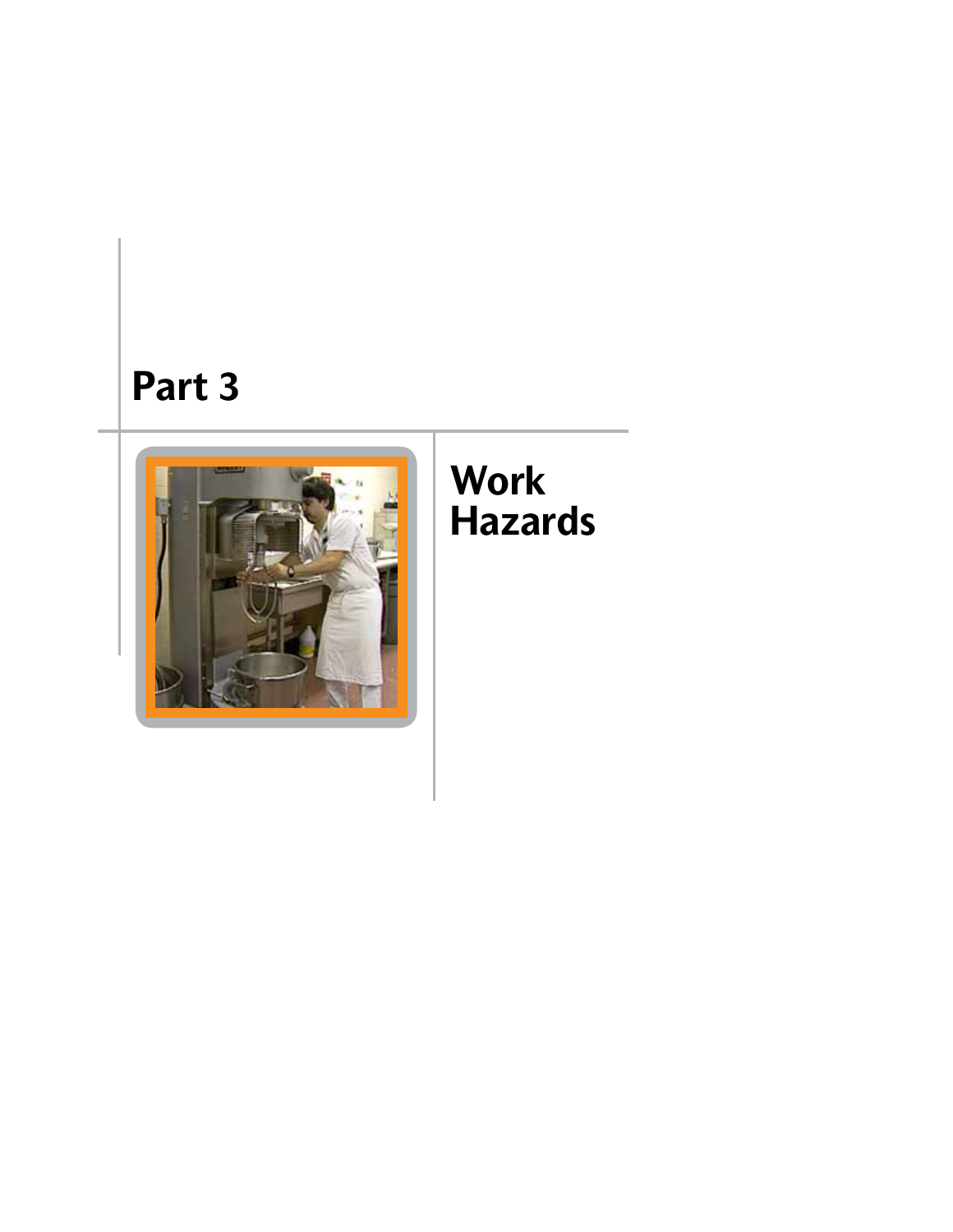

# **Work Hazards**

A hazard is anything that can hurt you or make you ill. You face hazards every day – driving, playing sports, or just walking across the street. To protect yourself against workplace hazards you first need to know how to recognize them.

# **Recognizing Hazards**

A workplace hazard is any condition, practice, or behaviour that could cause injury or illness to a person or damage to property.

# **Types of Injuries and Illness: Acute and Chronic**

Some hazards – like slippery floors or boiling water – cause injuries right away. But other hazards take longer.

Immediate injuries are called **acute**. Examples of acute injuries are burns, fractures, bruises.

Illnesses that develop over a long period of time are called **chronic**. Examples of chronic illnesses include repetitive strain, hearing loss, and cancer.

# **Types of Hazards**

How can you recognize the hazards in your workplace? It helps to know that hazards come in several forms.

They are generally grouped into four basic types:

**Physical Hazards** include unsafe machines and environmental conditions. Examples are unguarded machine parts like saw blades, constant noise, or prolonged exposure to sun or cold.

**Biological Hazards** are produced by living things. They often come from working with animals and people. Examples include blood, viruses and animal and bird droppings.

**Chemical Hazards** include materials that are flammable, explosive or poisonous. Examples are cleaning products, pesticides and gasoline.

**Ergonomic Hazards** are caused by poorly designed workplaces or processes. Examples are poor lighting, workstations that are too high or low for you or a job that requires you to repeat the same movement over and over.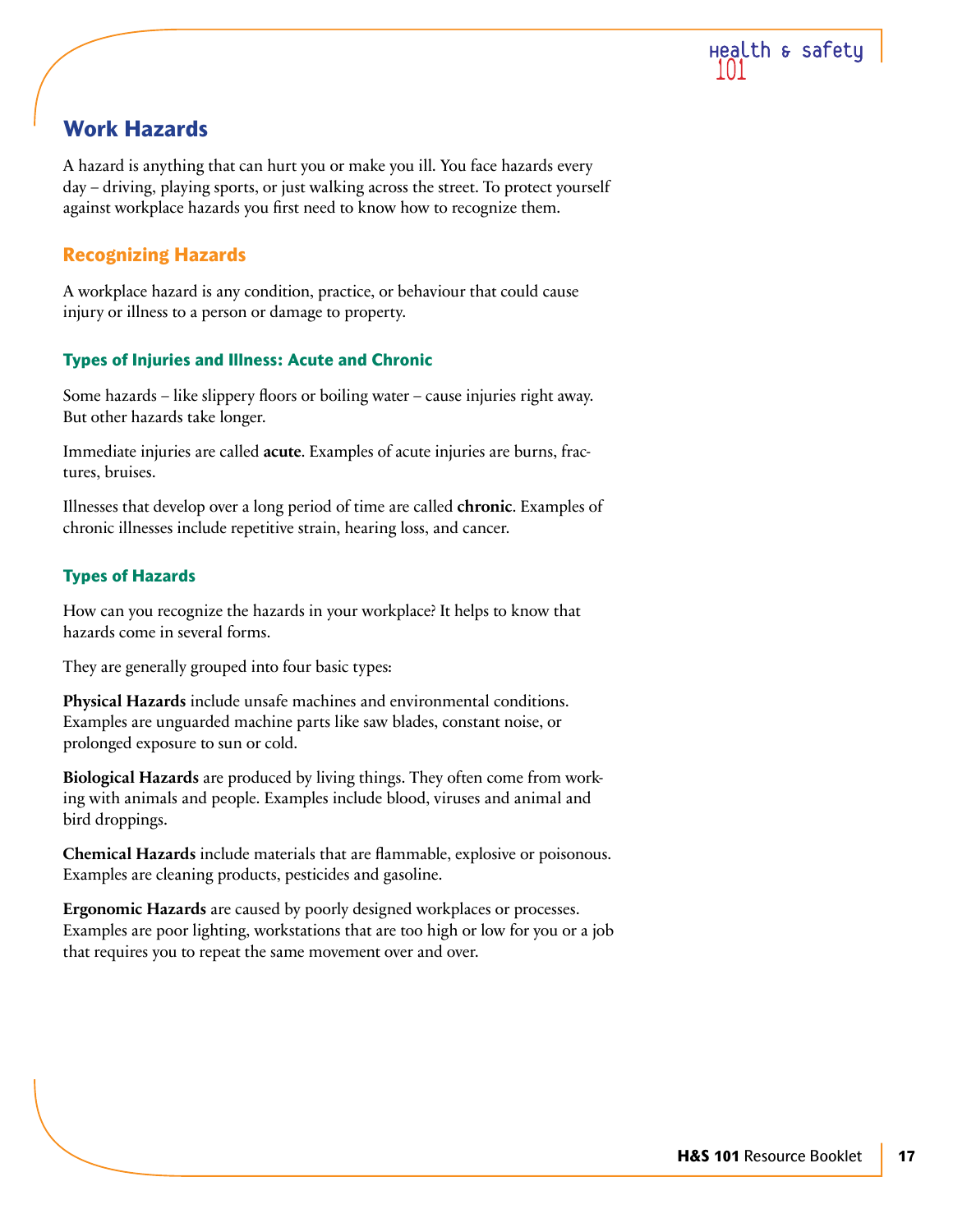

# **Physical Hazards**

| <b>Example</b>                                                                                                                                                                                                                                                                                                                                                                                                           | <b>Effect</b>                                                                                                                                                                                                                                                                                                 | <b>Workplace Examples</b>                                                                                                                                                          |
|--------------------------------------------------------------------------------------------------------------------------------------------------------------------------------------------------------------------------------------------------------------------------------------------------------------------------------------------------------------------------------------------------------------------------|---------------------------------------------------------------------------------------------------------------------------------------------------------------------------------------------------------------------------------------------------------------------------------------------------------------|------------------------------------------------------------------------------------------------------------------------------------------------------------------------------------|
| <b>EQUIPMENT AND MACHINERY can range</b><br>from heavy machinery to smaller equipment.<br>Moving parts can catch or cut the body or<br>clothing. Blades can cut or amputate. If not<br>guarded, materials can fly off the machines or<br>hands and fingers can get crushed if they come<br>into contact with moving parts.                                                                                               | • Serious, immediate injuries such as<br>cuts or amputations can occur<br>• Injuries can develop over time from<br>inappropriate workstation design<br>• Crush injuries from getting caught in<br>the machinery or moving parts, such<br>as rollers<br>• Eye injuries from materials flying<br>from machinery | • Furniture manufacturers using table<br>saws<br>• Printing press<br>• Garbage compactors<br>• Lift trucks                                                                         |
| <b>NOISE</b> is unwanted sound. It can interfere with<br>communication in the workplace, which can<br>lead to injuries. Excessive noise levels or pro-<br>longed noise can damage the nerves in the ear.<br>Hearing loss may be temporary or permanent.                                                                                                                                                                  | • Hearing loss<br>• Ringing in the ears<br>• Difficulty in understanding what<br>people say<br>· Sleep problems, fatigue, muscle<br>tension                                                                                                                                                                   | • Power tools such as saws and power<br>hammers<br>• Factories<br>• Lawn mowers and edge trimmers                                                                                  |
| <b>ELECTRICITY</b> causes electric shock when a<br>person becomes part of the electrical circuit<br>resulting in current flowing through the body.<br>Frayed electrical cords, missing ground pins,<br>improper wiring and live electrical parts can all<br>result in electric shock.                                                                                                                                    | • Death from electrocution<br>• Burns to skin and organs                                                                                                                                                                                                                                                      | • Electricians and apprentices<br>• Construction, landscaping or other<br>outdoor work done close to live<br>wires<br>• Any workplace with electrical appli-<br>ances or equipment |
| SLIPS, TRIPS AND FALLS are one of the<br>leading causes of injuries. Fall from even minor<br>heights can result in critical injuries or death                                                                                                                                                                                                                                                                            | • Broken bones<br>• Death<br>• Muscle strains                                                                                                                                                                                                                                                                 | • Warehouses, stores, factories,<br>restaurants<br>• Roofing and other construction work                                                                                           |
| <b>TEMPERATURE</b> includes exposure to heat<br>and cold. Workers can be exposed to heat<br>generated as a result of the work process or<br>from working outdoors in the summer. Workers<br>can be exposed to cold from working outdoors<br>in the winter or from working in refrigeration.<br>Exposure to extreme temperatures puts the<br>body under stress as it tries to maintain normal<br>biological temperatures. | • Fainting<br>• Heat stress<br>• Burns<br>• Heat stroke<br>• Hypothermia<br>• Frost bite                                                                                                                                                                                                                      | • Foundries<br>• Bakeries, fast food<br>• Laundry mats<br>• Meat and frozen food departments,<br>processing plants and warehouses                                                  |
| <b>VIBRATION</b> is a hazard associated with<br>moving machinery parts. Can be whole body<br>vibration or hand-arm vibration.                                                                                                                                                                                                                                                                                            | • Back disorders<br>• White finger disease<br>• Tingling and numbness in fingers<br>and hands                                                                                                                                                                                                                 | • Driving moving vehicles such as<br>construction equipment, farm equip-<br>ment and trucks over uneven ground<br>or gravel                                                        |
| <b>RADIATION</b> is energy and can be ionizing<br>radiation such as from x-ray machines, radioac-<br>tive background or non-ionizing radiation such<br>as from ultraviolet radiation of the sun, electric<br>power lines.                                                                                                                                                                                                | • Damages cells of the body and cause<br>cancer<br>• Can damage reproductive cells and<br>cause genetic defects<br>• Radiation sickness<br>• Skin cancer<br>• Retinal damage                                                                                                                                  | • X-ray technicians                                                                                                                                                                |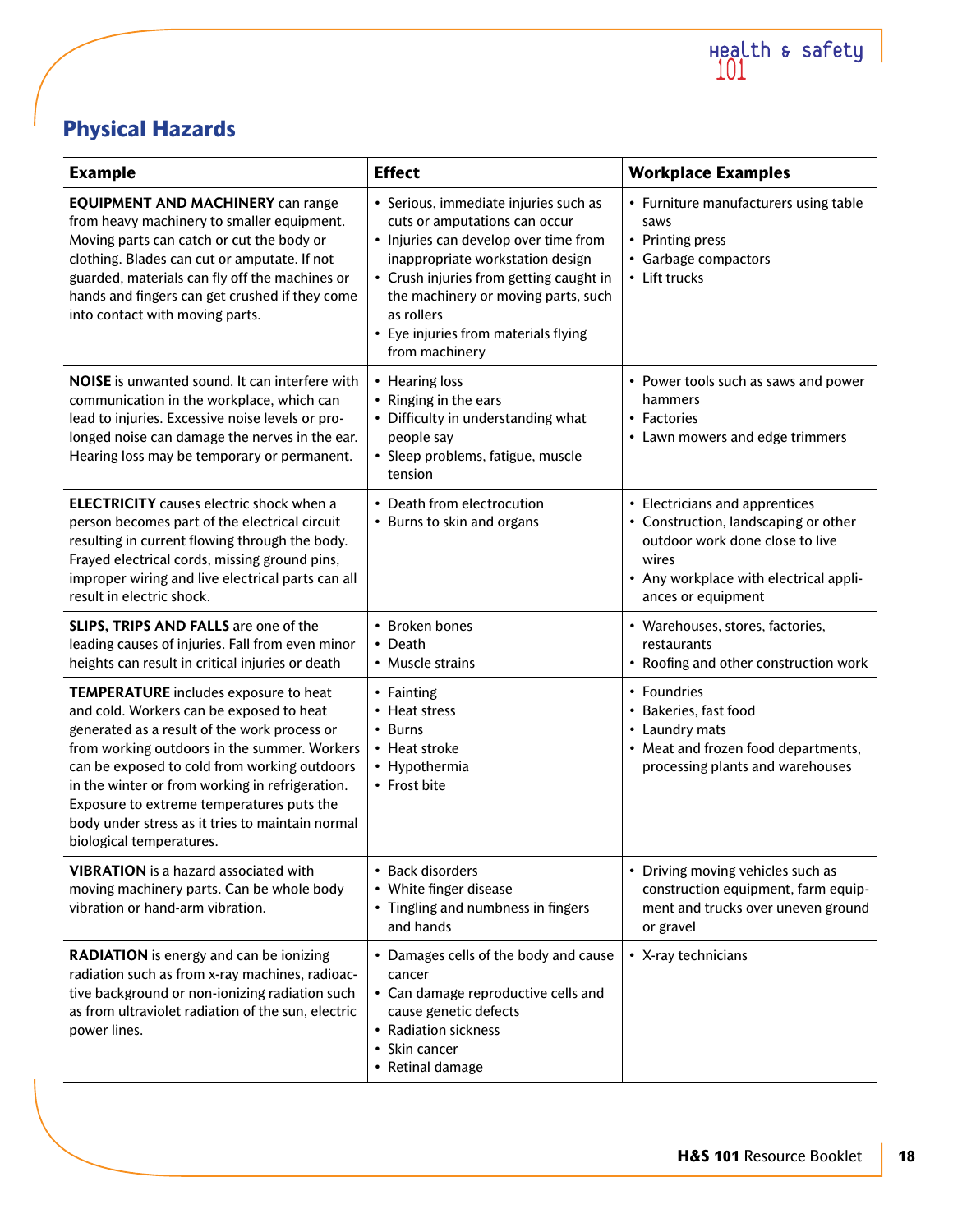# **Biological Hazards**

| <b>Example</b>                                                                                                                                                                                                                                                                                                                                                                                             | <b>Effect</b>                                                                                                                                                                                                          | <b>Workplace Examples</b>                                                                                   |
|------------------------------------------------------------------------------------------------------------------------------------------------------------------------------------------------------------------------------------------------------------------------------------------------------------------------------------------------------------------------------------------------------------|------------------------------------------------------------------------------------------------------------------------------------------------------------------------------------------------------------------------|-------------------------------------------------------------------------------------------------------------|
| <b>BACTERIA</b> are found in the air, water and soil<br>and in living or dead animals or plants.<br><b>VIRUSES</b> are micro-organisms that reproduce<br>by coming into contact with living cells. They<br>are found only in living animal and plant<br>matter.<br><b>FUNGI</b> are simple plants that feed on the living<br>or dead tissues of animals or plants. Mold,<br>mushrooms and yeast are fungi. | • Can cause various diseases and<br>illnesses<br>• Ragweed pollen can cause allergies<br>or asthma<br>• Viruses can cause skin, eye, ear<br>infections, cold and flu<br>• Hantavirus (mice)<br>• Salmonella and E.coli | • Any place where you work with<br>animals or plants such as pet stores,<br>gardening centres, farming      |
| <b>ANIMAL AND INSECT BITES</b>                                                                                                                                                                                                                                                                                                                                                                             | • Bee stings can cause anaphylactic<br>reactions<br>• Rabies<br>• Tick bites can result in Lyme disease                                                                                                                | Delivery type work such as mail<br>$\bullet$<br>delivery, newspaper delivery<br>Landscaping<br>$\bullet$    |
| <b>INFECTIOUS DISEASES through exposure</b><br>to unsanitary conditions, used needles, and<br>exposure to blood such as in surgery, dentistry,<br>emergency services.                                                                                                                                                                                                                                      | • Hepatitis<br>$\cdot$ AIDS                                                                                                                                                                                            | • Used needles picked up by sanita-<br>tion/garbage pickers or in hospitals<br>• Healthcare and lab workers |

# **Chemical Hazards**

| <b>Example</b>                                                                                                                                         | <b>Effect</b>                                                                                                                                                                                | <b>Workplace Examples</b>                                                                                                                                            |
|--------------------------------------------------------------------------------------------------------------------------------------------------------|----------------------------------------------------------------------------------------------------------------------------------------------------------------------------------------------|----------------------------------------------------------------------------------------------------------------------------------------------------------------------|
| <b>DUSTS</b> are very fine particles that can become<br>airborne and are created when materials are<br>crushed, ground or sanded.                      | • Respiratory problems such as<br>asbestosis, silicosis<br>• Allergic reactions<br>• Irritations<br>• Pneumoconiosis (dust in the lungs)                                                     | • Underground miners are exposed<br>to minerals that produce dust when<br>crushed<br>• Cement, brick manufacturers<br>• Gravel pits<br>• Woodworking<br>• Demolition |
| <b>SOLVENTS</b> are hazardous when vapours form<br>from a liquid resulting in potential exposure<br>or explosion.                                      | • Dermatitis from contact on the skin<br>• Burning eyes<br>• Headaches<br>• Respiratory problems such as<br>bronchitis<br>• Flammable and can cause burns or<br>explosions<br>• Liver damage | • Cleaners use cleaning solvents such<br>as ammonia and toluene.                                                                                                     |
| <b>FUMES</b> are created when a solid substance<br>melts such as from welding.                                                                         | • Respiratory effects<br>• Cancer                                                                                                                                                            | • Welding                                                                                                                                                            |
| <b>GASES</b> are formless substances that expand<br>to occupy all the space of its container or<br>workspace.                                          | • Respiratory effects<br>• Nausea<br>• Headaches<br>• Environments with lack of oxygen<br>can lead to death<br>• Flammable and can cause burns or<br>explosions                              | • Gas stations<br>• Mechanics exposed to diesel from<br>exhaust                                                                                                      |
| <b>ALLERGIC REACTIONS: some substances</b><br>cause allergic reactions. Usually people<br>become allergic after repeated exposure to<br>the substance. | • Latex causes skin rashes and/or<br>severe allergic reactions such as<br>anaphylactic shock                                                                                                 | • Health care workers such as nurses,<br>surgeons, who use latex gloves                                                                                              |

Health & safety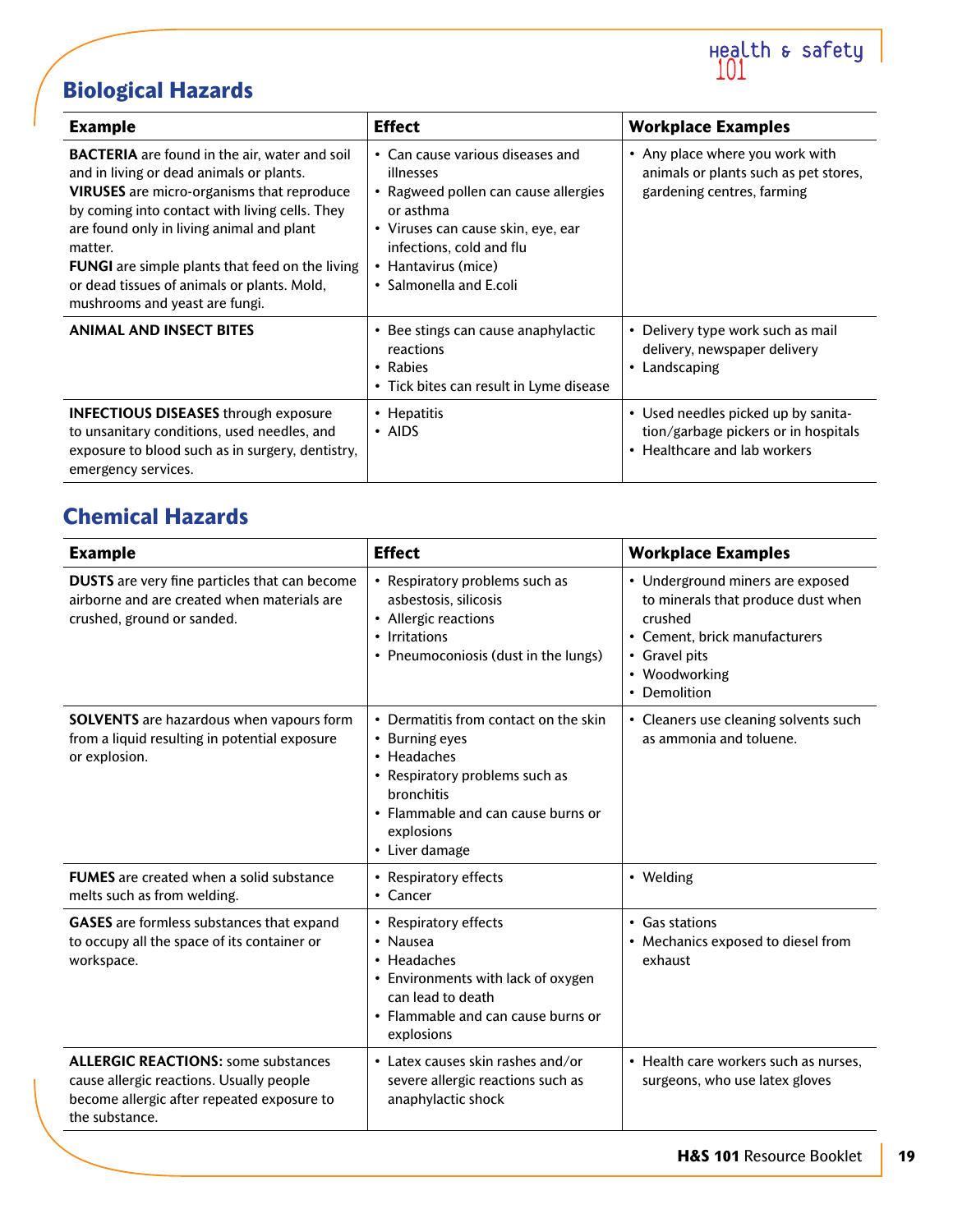

# **Ergonomic Hazards**

| <b>Example</b>                                                                                                                                                                                                                                                                                     | <b>Effect</b>                                                                                                                                                                                                                                                                                                         | <b>Workplace Examples</b>                                                                            |
|----------------------------------------------------------------------------------------------------------------------------------------------------------------------------------------------------------------------------------------------------------------------------------------------------|-----------------------------------------------------------------------------------------------------------------------------------------------------------------------------------------------------------------------------------------------------------------------------------------------------------------------|------------------------------------------------------------------------------------------------------|
| <b>WORK RELATED MUSCULOSKELETAL</b><br><b>DISORDERS</b> develop when the same muscles<br>are used over and over again, usually while<br>applying force, and with little recovery time<br>away from the task. They also develop when<br>workers have to maintain a fixed position while<br>working. | • Cause injury to muscles, bones,<br>blood vessels, tendons, nerves and<br>other soft tissues<br>• Strain injuries such as carpal tunnel<br>or tennis elbow<br>• Tendonitis<br>• Repetitive sprain or strain injury<br>• Prolonged strain results in pain and<br>injury, which may cause impairment<br>and disability | • Food processing industries such as<br>meat and poultry                                             |
| <b>PHYSICAL ENVIRONMENT</b> such as lighting,<br>temperature, indoor air quality and noise can<br>cause undue stress and strains.                                                                                                                                                                  | • Visual problems from glare<br>• Excessive noise can cause sleep<br>disturbances and fatigue<br>• Eyestrain in dark environments                                                                                                                                                                                     | • Movie and live theatre requires work<br>in darkened environment                                    |
| <b>MANUAL MATERIAL HANDLING includes</b><br>activities requiring the use of force by a person<br>to lower, push, pull, hold or restrain a person,<br>animal or thing.                                                                                                                              | • Strains and sprains<br>• Neck and back injuries<br>• Slips, falls and crush incidents                                                                                                                                                                                                                               | • Any job that requires placing boxes<br>or other items on shelves, painting,<br>gardening, cleaning |

# **Psychosocial Hazards**

In addition to the four main hazard types, psychological or social factors can cause problems. For example, stress and violence can lead to headaches or trouble sleeping.

# **Stress Factors:**

- Conflict with managers or co-workers
- Poor working conditions
- **Heavy workloads**

# **Violence:**

- **Threats**
- Harassment
- Assault

If you are having problems, make sure you talk to someone: your supervisor, your family or a co-worker. You should report any act of violence right away.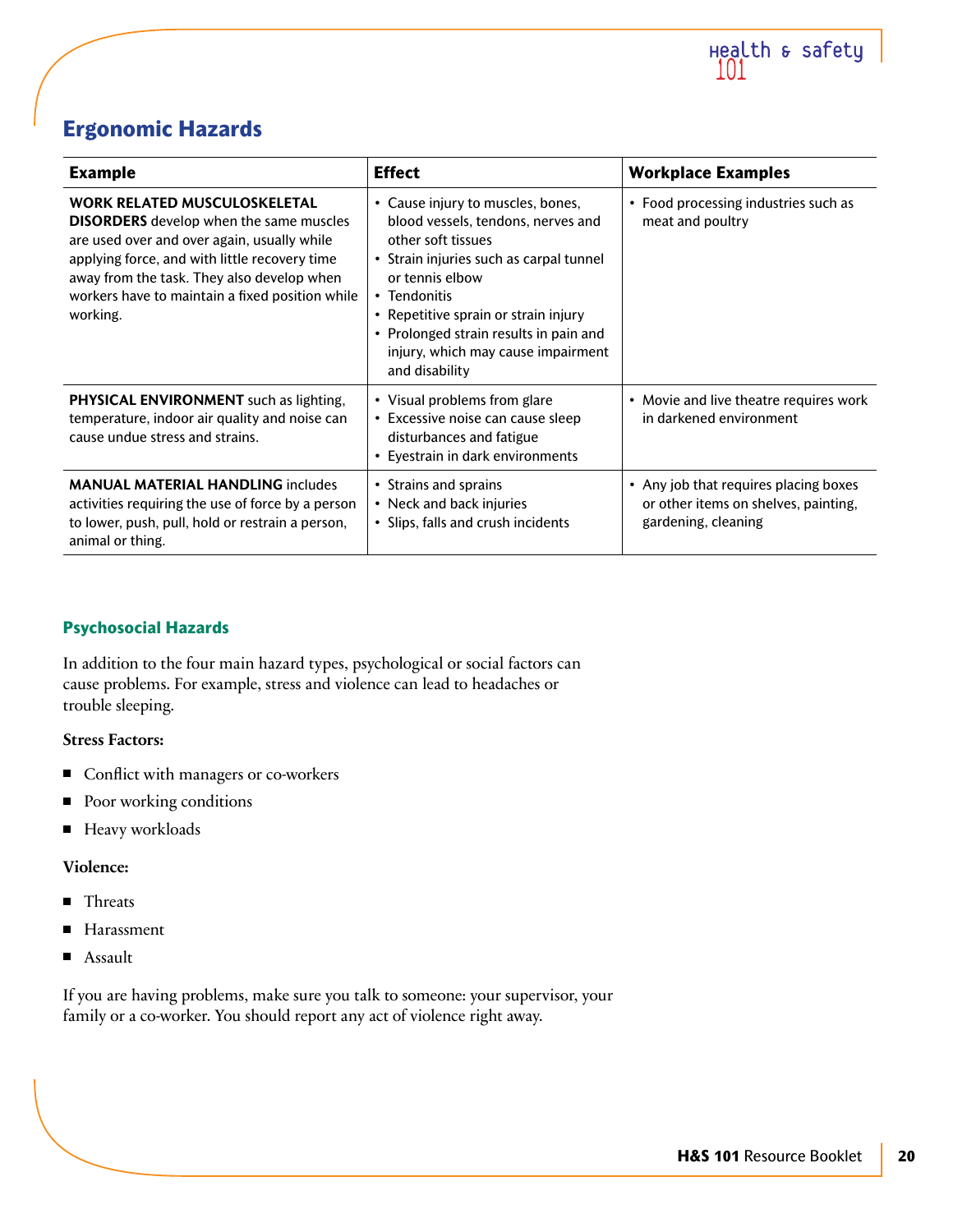

# **Dealing with hazards**

Protect yourself and your co-workers by looking out for hazards.

You have a legal responsibility to report hazards. Reporting hazards will help your employer meet their responsibility for your health and safety.

So before you start a new job, stop and think about it. Try to recognize situations that might be dangerous. If you're not sure, ask someone. And pay attention to health and safety information.

### **Ask yourself some key questions**

- $\blacksquare$  Is any of the machinery broken?
- Are there any warning labels or signs?
- Is there any moving equipment I could get caught in? П
- $\blacksquare$ Is there a guard missing?
- $\blacksquare$  Is there something I could trip on?
- П Do I need protective equipment?
- Do I know how to do this job safely?

# **WHMIS**

The Workplace Hazardous Materials Information System (WHMIS) is a Canadian system of identifying hazardous materials.

The goal is to make sure that workers have the information they need to work safely with these products.

# **WHMIS has four components:**

- 1. Classification and Symbols
- 2. Warning labels
- 3. Materials Safety Data Sheets
- 4. Training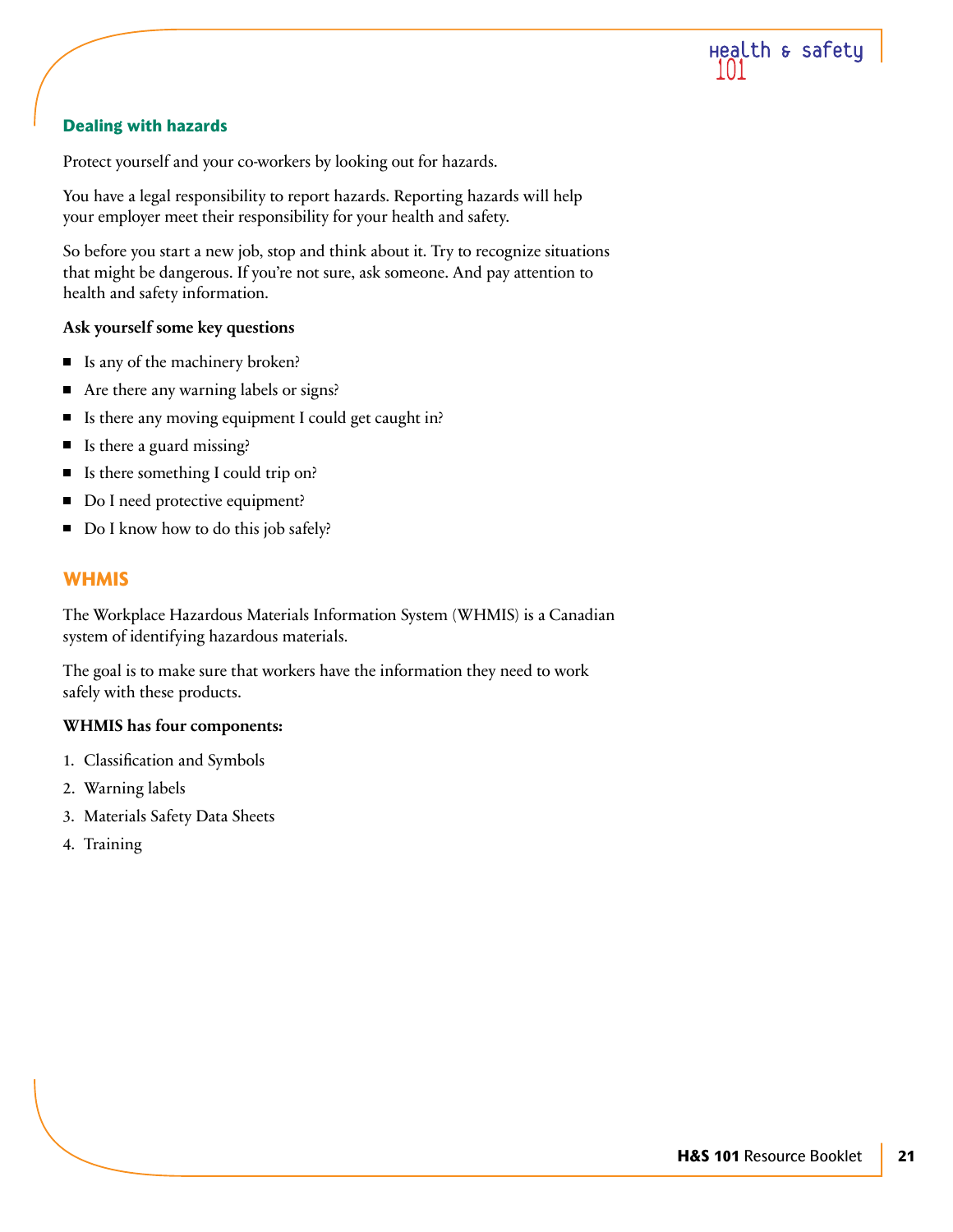

# **WHMIS Classification Symbols**

An important component of WHMIS is a system of classification and symbols.

There are eight different symbols. If you work with hazardous materials, you need to know these symbols and what they stand for.



**CLASS A – COMPRESSED GAS** A material (cylinder) with this symbol can explode and take off like a rocket! **Example: Acetylene (in torches)**



**CLASS B – FLAMMABLE AND COMBUSTIBLE MATERIAL** A material with this symbol can burst into flame very suddenly. **Example: Gasoline**



**CLASS C – OXIDIZING MATERIAL** A material with this symbol will feed any fire, making it much hotter and larger. **Example: Contents of an oxygen tank**



**CLASS D1 – MATERIALS CAUSING IMMEDIATE AND SERIOUS TOXIC EFFECTS** A material with this symbol will cause acute and serious poisoning. **Example: Carbon Monoxide (in car exhaust)**



**CLASS D2 – MATERIALS CAUSING OTHER TOXIC EFFECTS** A material with this symbol can cause slow poisoning or other illness. **Example: Lead**



**CLASS D3 – BIOHAZARDOUS INFECTIOUS MATERIAL** A material with this symbol can give you a serious disease. **Example: Used needles (e.g. infected with Hepatitis B)**



**CLASS E – CORROSIVE MATERIAL** A material with this symbol can seriously harm your eyes and burn your skin or lungs. **Example: Ammonia Gas (in many cleaning products)**



**CLASS F – DANGEROUSLY REACTIVE MATERIAL** A material with this symbol may explode if mixed with other chemicals or dropped. **Example: Nitroglycerine**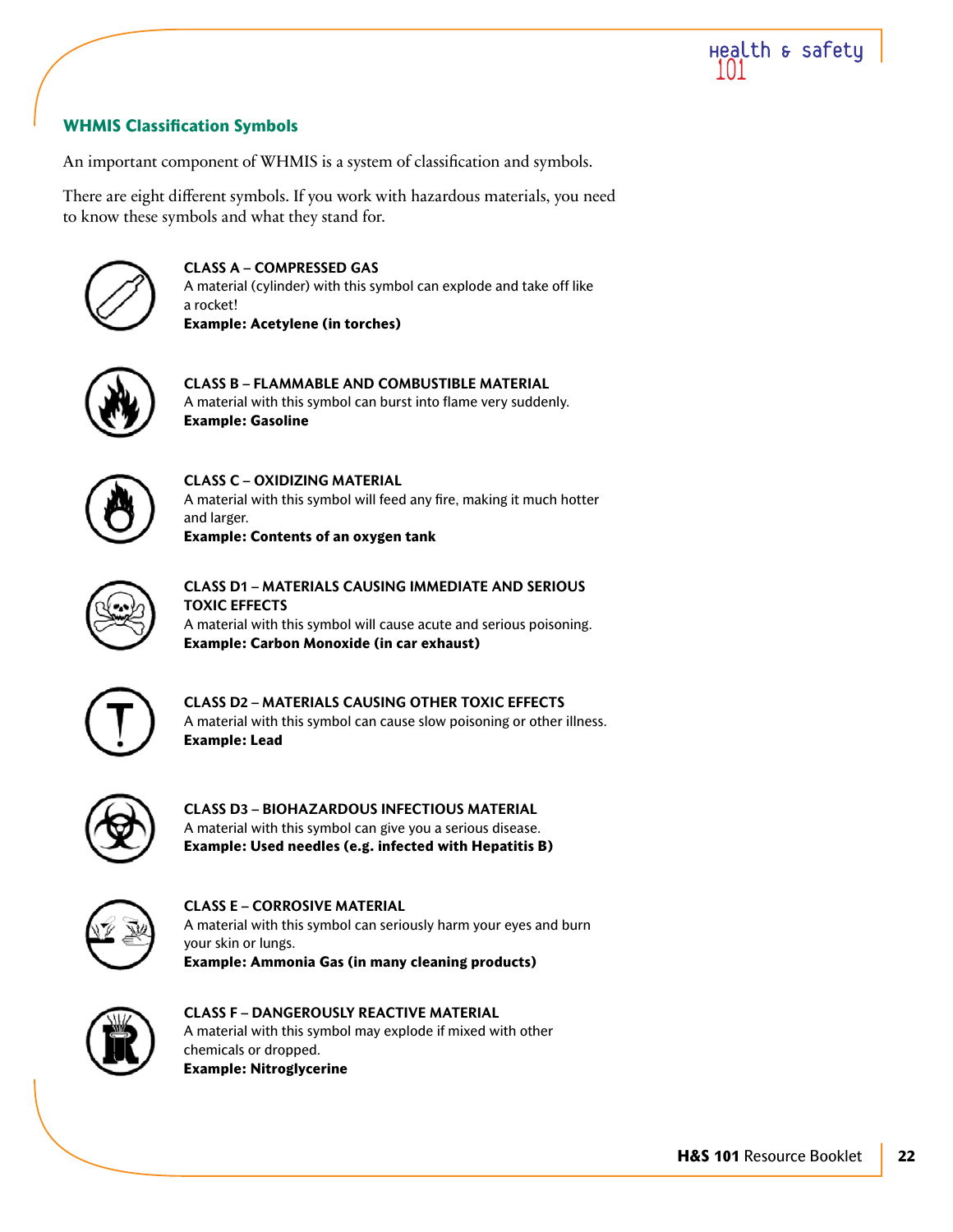

# **WHMIS Warning Labels**

All hazardous materials have a warning label from the supplier.

### A **supplier label** must:

- **n** contain the following information:
	- product identifier (name of product)
	- supplier identifier (name and address of supplier)
	- a statement that an MSDS for this material is available
	- hazard symbols to show the dangers associated with the material
	- risk phrases (words that describe the hazard or hazards of the material)
	- precautionary measures (how to work with the product safely), and
	- first aid measures (what to do in an emergency)
- have all text in English and French
- have the WHMIS hatched border.

Containers of less than 100 ml do not include risk phrases, precautionary measures or first aid measures.

You'll recognize the label by its distinctive border and the WHMIS symbols.

If the hazardous material you're using is produced in the workplace or you've transferred it into another container, the new container will need a **Workplace Label**.

#### **The Workplace Label must contain:**

- A product identifier the common name  $\blacksquare$
- Safe handling instructions
- A statement to indicate that a Material Safety Data Sheet is available П

#### **Sample Workplace Label**

#### **METHANOL**

Flammable – do not use near open flame or processes that generate sparks

Avoid inhaling

Read the material safety data sheet before using this compound



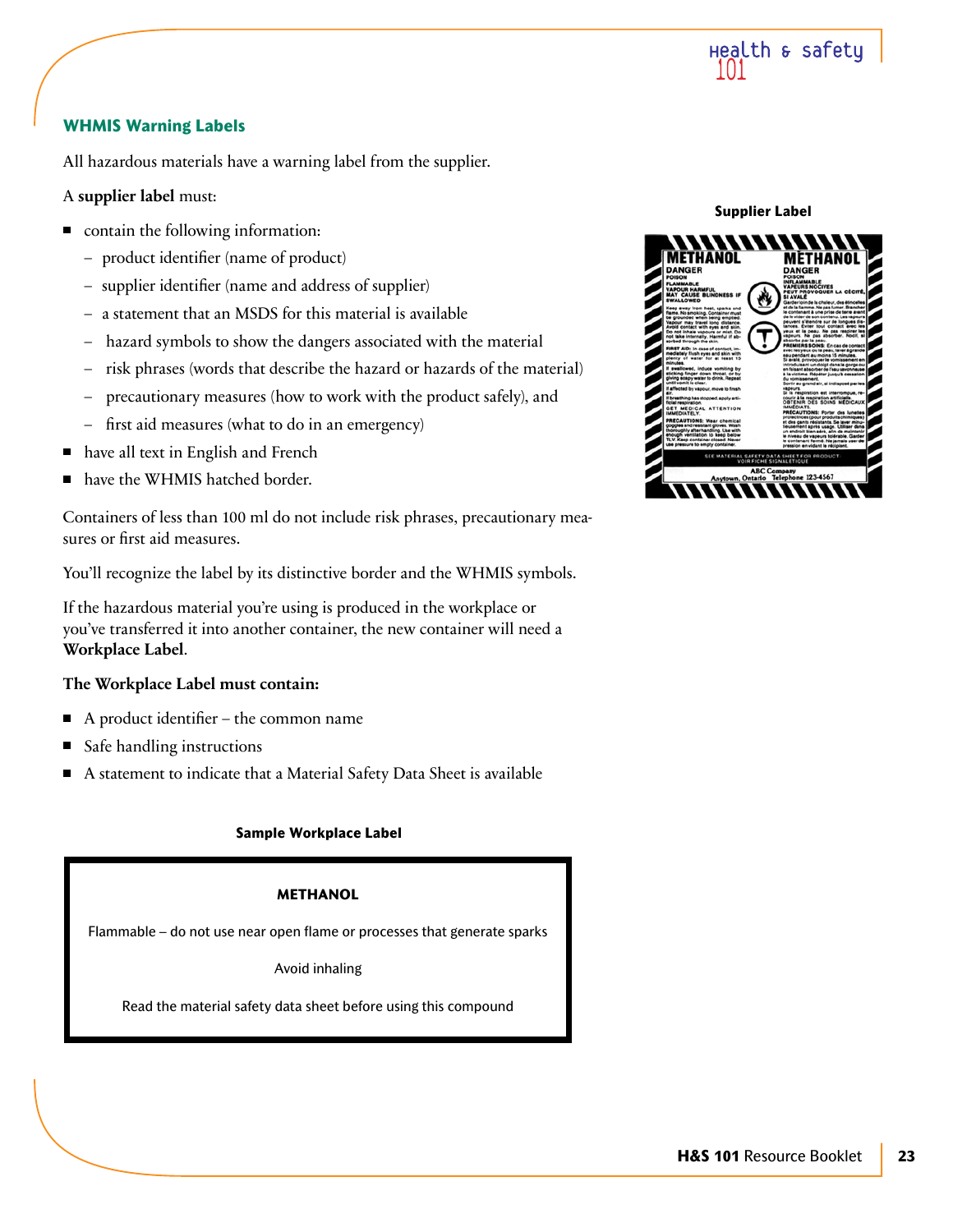

# **Material Safety Data Sheets (MSDS)**

Your workplace must have an MSDS for each hazardous material.

The MSDS will tell you about the material, its hazards, how to use it safely, how to store it safely and what to do in an emergency. Make sure you know where to find them in your workplace.

### **The MSDS must include**

- 1. Product information: product identifier (name), manufacturer and suppliers names, addresses, and emergency phone numbers
- 2. Hazardous Ingredients
- 3. Physical Data
- 4. Fire or Explosion Data
- 5. Reactivity Data: information on the chemical instability of a product and the substances it may react with
- 6. Toxicological Properties: health effects
- 7. Preventative Measures
- 8. First Aid Measures
- 9 Preparation Information: who is responsible for preparation and date of preparation of MSDS

# **Training**

The final WHMIS component is training.

If you work with or near hazardous materials, you must be shown how to handle them safely.

In every workplace WHMIS training is geared to its particular hazards and should include

- The WHMIS Symbols
- $\blacksquare$ How to read and understand warning labels and MSDS
- How chemicals enter the body  $\blacksquare$
- Principles of control of hazardous materials
- How to use the workplace's hazardous materials safely П
- What controls are in place for the hazardous materials
- What to do in an emergency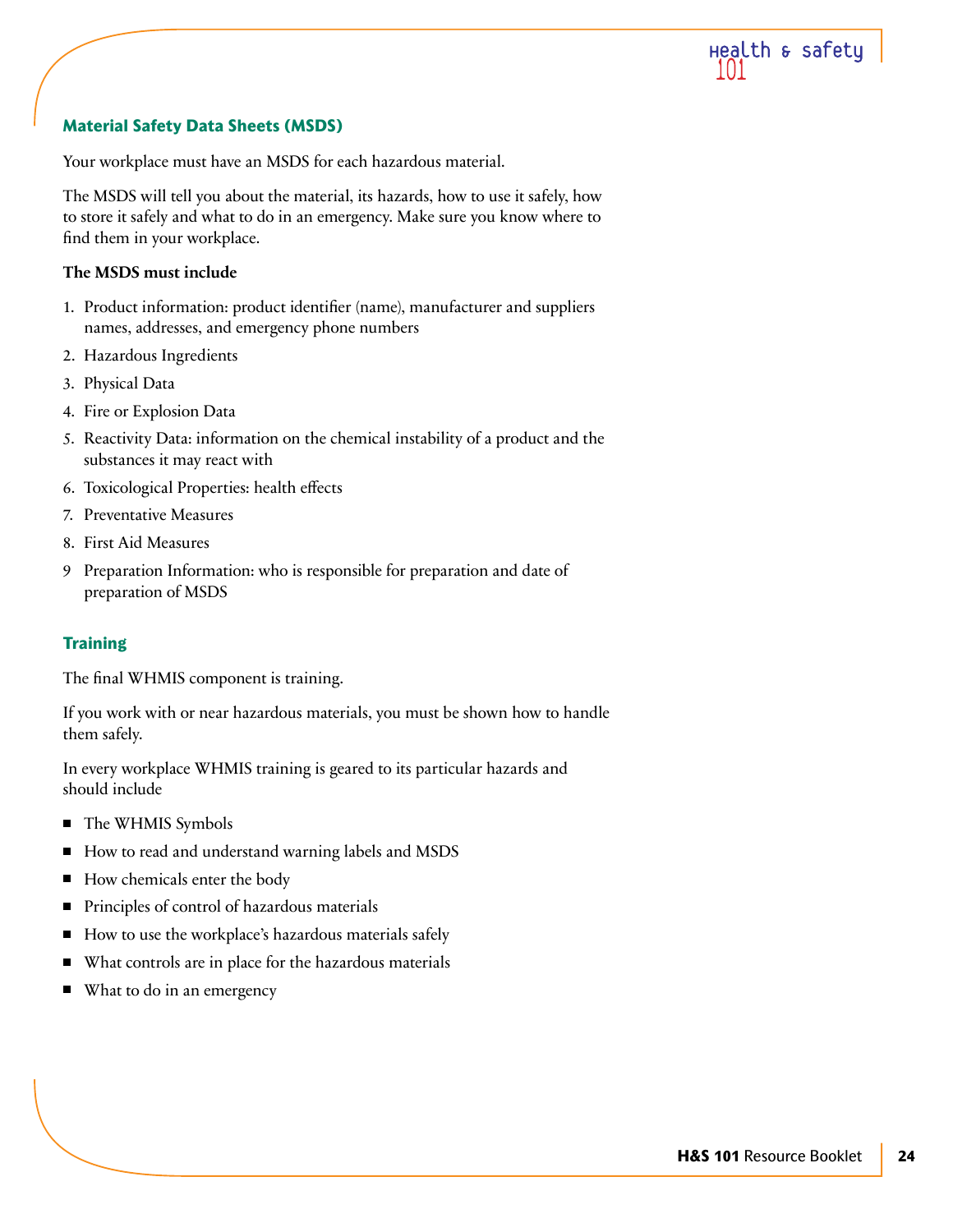# **Part 4**



# **Staying Safe**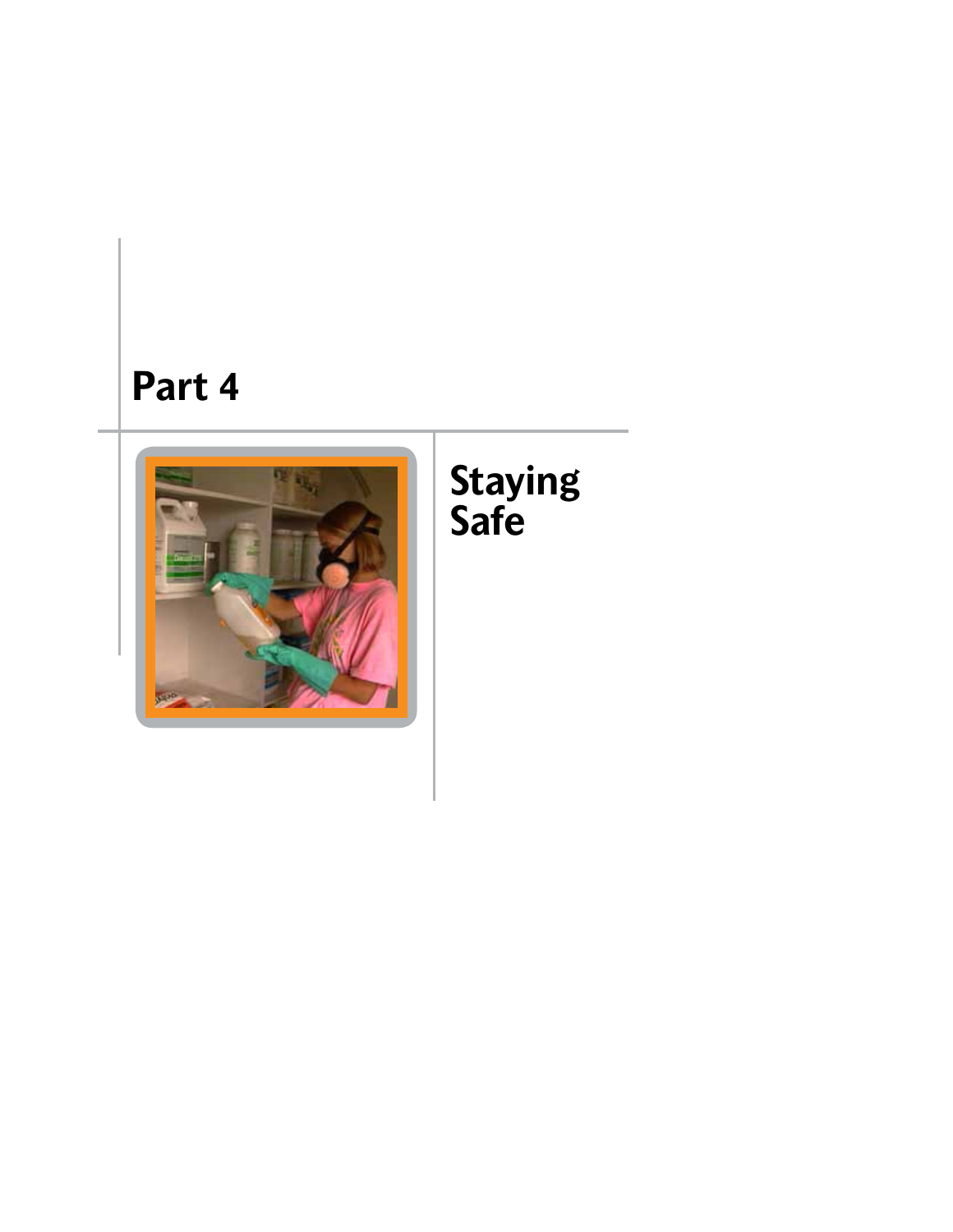

# **Staying Safe**

While your workplace may have many hazards, they can be controlled so that they don't injure you or make you sick.

# **Controlling Hazards**

There are many strategies for controlling hazards in the workplace.

PhysicalGuards protect you from moving parts on machinery that can cut you or catch your clothes. Lockout procedures make sure machinery or equipment won't start and injure a worker during set-up, clean-up or similar work.

- **Chemical** Ventilation systems remove harmful vapours from the air. Substitution involves replacing a dangerous chemical or material with a safer one.
- **Biological** Safe work procedures such as washing hands can help prevent the spread of germs.
- **Ergonomic** Redesigning workstations or the way work is done can help control ergonomic hazards.
- **Psychosocial** Violence prevention, anti-bullying and stress reduction programs will help lower stress.

The best way to prevent injury is to use controls right at the source of the hazard. If that's not possible, hazards can be controlled "along the path" before they reach the worker. The last choice is to use hazard controls at the worker. Here are examples of all three.

# **At the Source**

- $\blacksquare$ Redesigning work processes
- $\blacksquare$ Installing guards and enclosures around moving parts
- Isolating dangerous processes
- Replacing hazardous substances with less hazardous ones  $\blacksquare$

# **Along the Path**

- Using local ventilation systems to remove fumes
- Putting up welding screens to protect co-workers from welding flash

# **At the Worker**

- Creating rules and procedures for how people work around hazards
- Limiting how long workers are around dangerous materials
- **Providing personal protective equipment like safety glasses, gloves and boots**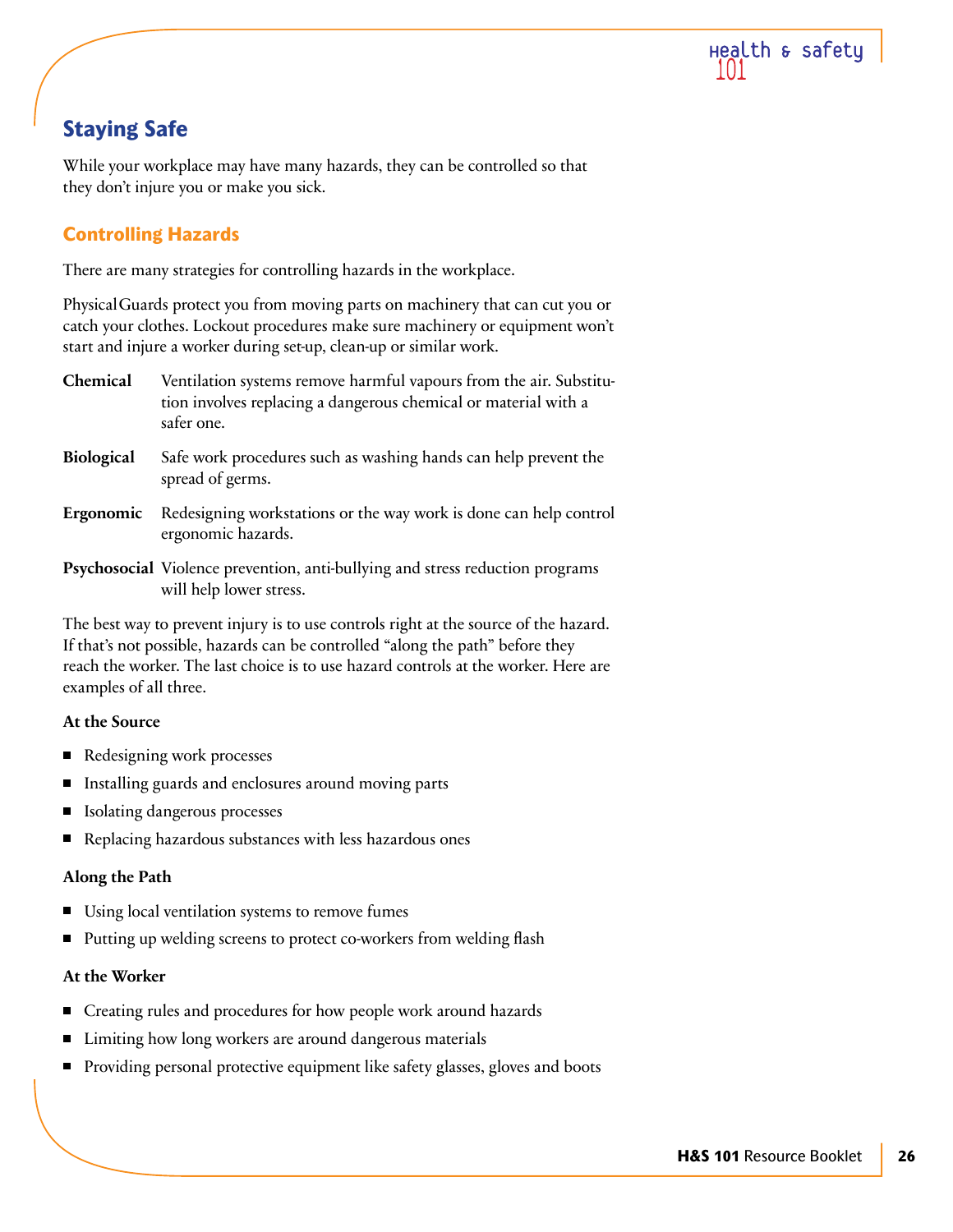

But whatever method the workplace uses to control a hazard, it must do three things:

- 1. Control the hazard
- 2. Not create any new hazards
- 3. Allow you to do your job comfortably

# **PPE**

When other methods of keeping you safe aren't available, you may need to wear personal protective equipment (PPE). There are different types of PPE. Each type is designed to protect against specific hazards.



### **Head and Eyes**

- Hard Hats provide protection from falling objects.
- Goggles and face shields protect the eyes from splashing liquids and flying objects
- Safety glasses protect you from dust and debris.



# **Ears**

• Ear muffs and plugs protect your hearing from loud noises



# **Feet**

- Safety shoes and boots protect your feet from sharp or heavy objects.
- Footwear should be non-slip.



# **Hands**

• Gloves protect hands from chemicals and sharp objects.



# **Lungs**

• Respirators prevent you from inhaling tiny particles in the air that can damage the lungs.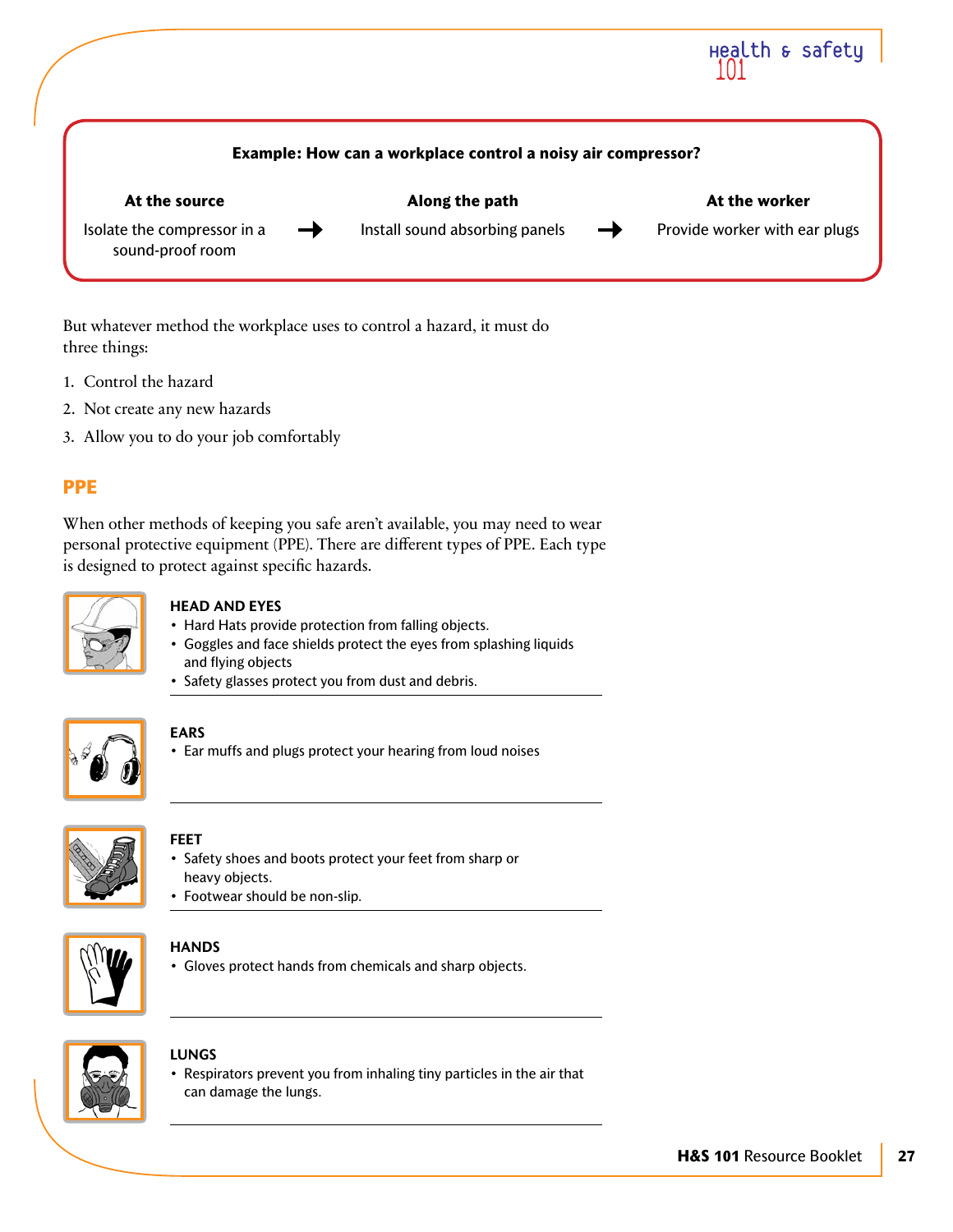



#### **Skin**

• Shirts with long sleeves and coveralls can protect you from being scratched, burned or splashed by chemicals



# **Body**

• Fall protection systems (harnesses that tie off) can prevent serious injury if you fall from a height.

Your employer must ensure you have PPE and train you how to use it. You must wear it and let your boss know if there are any problems with it. Your PPE won't eliminate the hazard but it will help protect you if used properly.

PPE must:

- Be comfortable and fit properly
- Be maintained and kept in good condition  $\blacksquare$
- Be appropriate for the hazard П
- Not cause new hazards П

# **Hygiene and Emergency Facilities**

Along with PPE and other controls, some jobs will also have hygiene facilities such as hand washing stations and showers. Proper and frequent washing will reduce the chance of skin absorption or swallowing a hazardous substance. Some jobs may also have facilities to deal with emergencies. They could include emergency eye wash stations or showers. Make sure you're shown when and how to use them.

# **Emergencies**

You can also stay safe at work by knowing what to do in an emergency. It's important that everyone knows what to do in these situations.

# **Types of Emergency**

- Fire, Explosion П
- Injury П
- Hazardous Material Spill
- Violence
- Severe Weather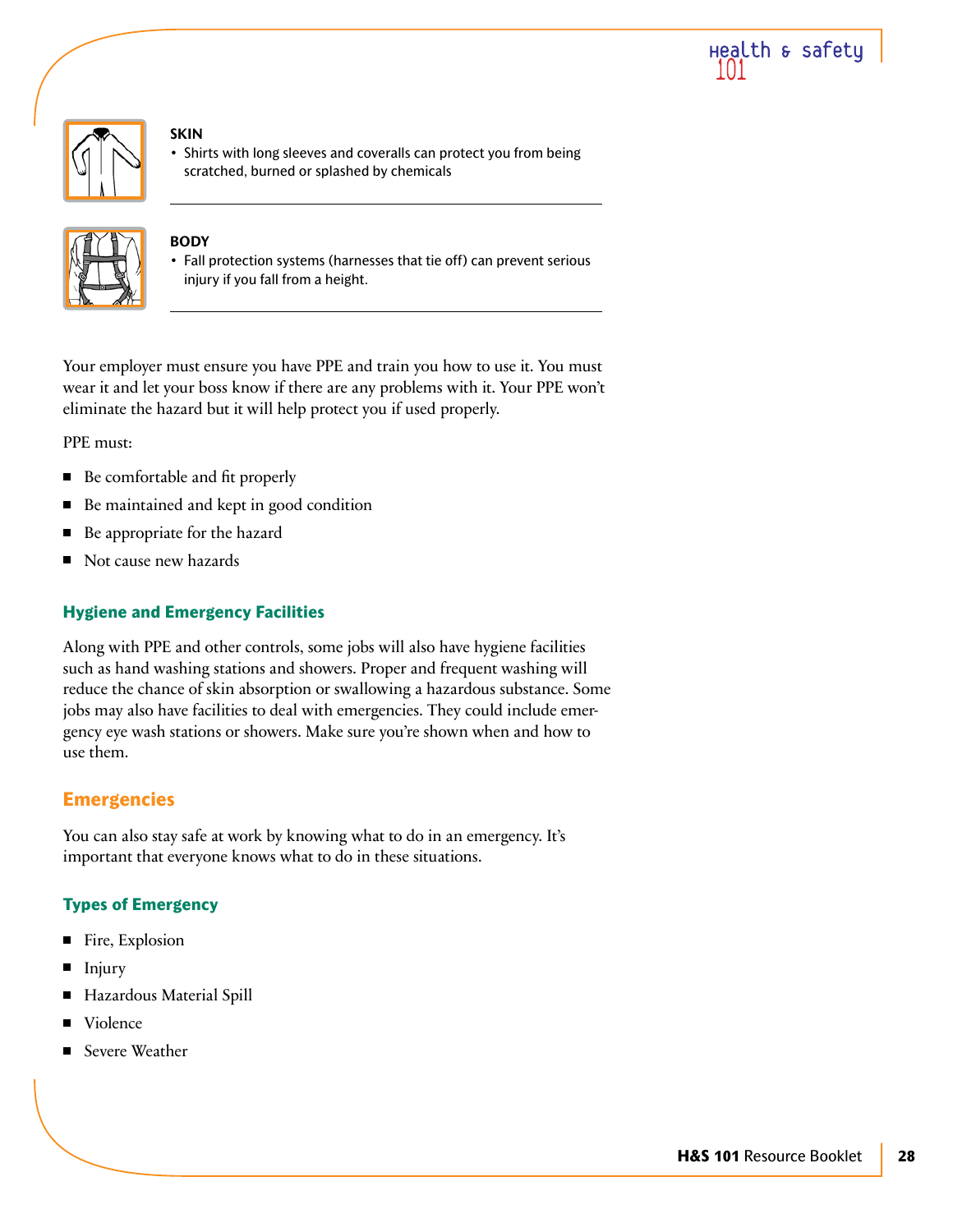

# **Emergency Procedures**

Make sure you know the emergency procedures in your workplace. The procedure will include an emergency plan and emergency equipment.

A workplace emergency plan should include:

- Reporting Procedure
- П Description of alarm system
- Duties and responsibilities П
- Escape routes and safe meeting area  $\blacksquare$
- Communication method П
- П Names and numbers of key people
- π Regular drills
- $\blacksquare$ Map of the building

Your workplace may have emergency equipment available, including:

- fire extinguishers
- fire blankets
- stretchers П
- flashlights
- spill kits П
- Ξ eyewash stations and showers

Note: Before using a fire extinguisher or other emergency equipment, make sure you're trained on its proper use.

Be Prepared. Ask yourself these questions.

- $\blacksquare$ Where are the emergency exits?
- When do I evacuate? П
- Where are the fire alarms? П
- Where are the fire extinguishers?  $\blacksquare$
- П Where can I get first aid?
- Who do I report an emergency to?П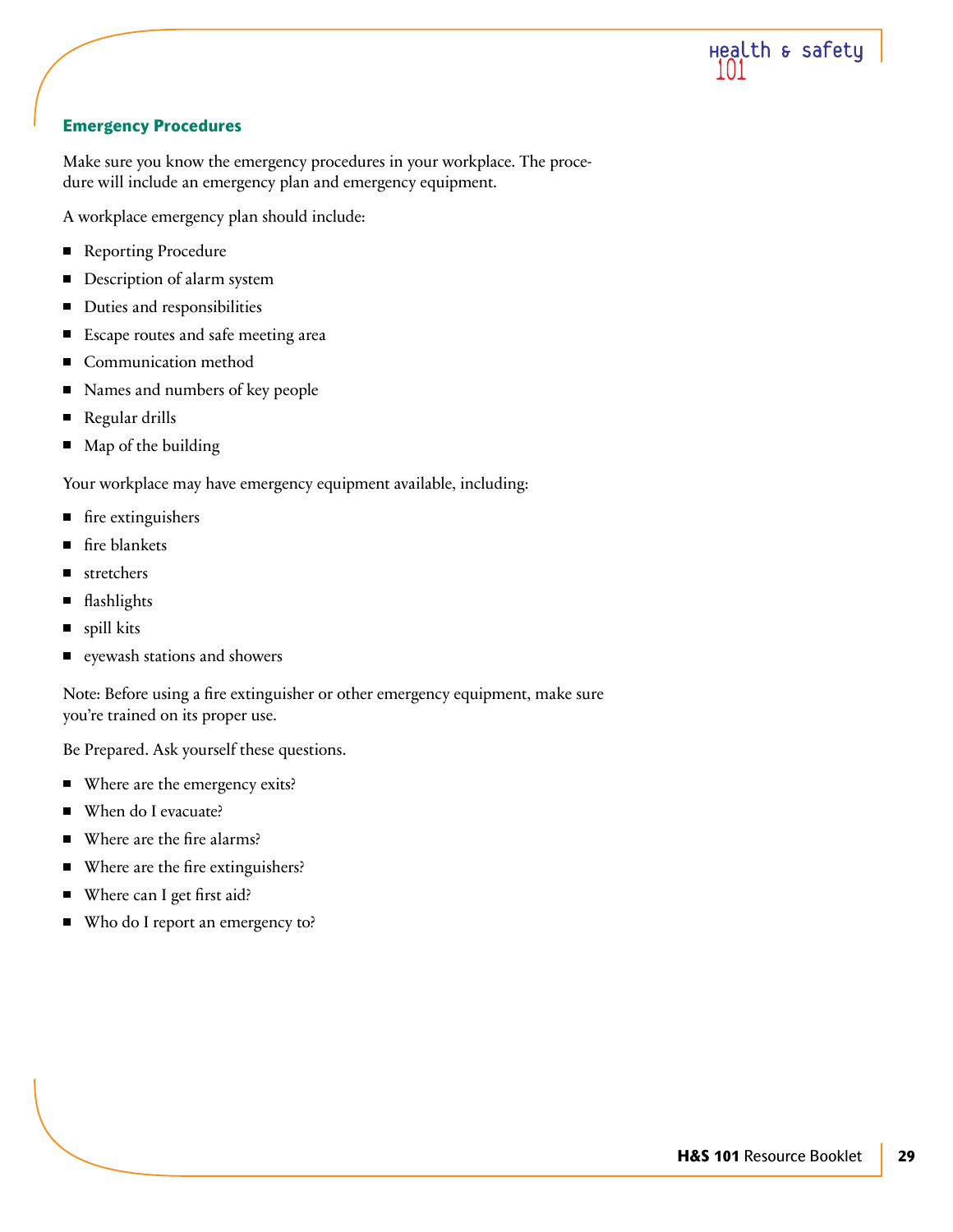

# **Reporting Injuries**

If you do get hurt at work or made sick by your job, the *Workplace Safety and Insurance Act* (WSIA) likely covers you. The *Act* outlines the benefits you can get if you are off work because of your injury. It also spells out the steps that you should take if you get hurt.

# **If you get hurt**

- 1. Get first aid treatment
- 2. Tell your supervisor
- 3. Get medical care if necessary

# **Your employer must**

- Arrange for transportation for you to get medical care
- Pay your wages for the day of the injury

If you require health care treatment, or time away from work, or lose wages, you and your boss must file a claim with the Workplace Safety and Insurance Board (WSIB). (The claim is reported using a Form 7 – see sample)

The WSIB will review your claim. If necessary, they'll help you with benefits, get you necessary health care, and help you return to work as soon as possible.

Some types of workplaces are not covered by the WSIA. For example

- Banks, trusts and insurance companies
- Private health care practices (such as those of doctors and chiropractors)
- Trade unions
- Private day cares
- Travel agencies
- Private summer camps
- Clubs (such as health clubs)
- Photographers
- Barbers, hair salons, and shoe-shine stands
- Taxidermists
- Funeral directing and embalming

This is not a complete list. If you're not sure if your workplace is covered, ask your employer or contact the Workplace Safety and Insurance Board.

| <b>Please PRINT in black ink</b><br><b>A. Worker Information</b>                                                                                                                                                                                                                                                                                                                                                                            |                                                              |                                                                                                                            |                                             |                                       |
|---------------------------------------------------------------------------------------------------------------------------------------------------------------------------------------------------------------------------------------------------------------------------------------------------------------------------------------------------------------------------------------------------------------------------------------------|--------------------------------------------------------------|----------------------------------------------------------------------------------------------------------------------------|---------------------------------------------|---------------------------------------|
| Job Title/Occupation (at the time of accident/illness - do not use abbreviations)                                                                                                                                                                                                                                                                                                                                                           |                                                              | Length of time in this position<br>while working for you                                                                   | Social Insurance Number                     |                                       |
| Please check if this worker is a:<br>$\Box$ executive<br>elected official                                                                                                                                                                                                                                                                                                                                                                   | owner                                                        | spouse or relative of the employer                                                                                         |                                             |                                       |
| Last Name<br>First Nome                                                                                                                                                                                                                                                                                                                                                                                                                     |                                                              | Is the worker covered by a<br>Union/Collective Agreement?<br>$\square$ yes $\square$ no                                    | <b>Worker Reference Number</b>              |                                       |
| Address (number, street, apt., suite, unit)                                                                                                                                                                                                                                                                                                                                                                                                 |                                                              | Worker's preferred language<br>English French<br>l oner                                                                    | dd<br>Date of<br>Birth                      | mm<br>w                               |
| City/Town<br>Province<br><b>Postal Code</b>                                                                                                                                                                                                                                                                                                                                                                                                 |                                                              |                                                                                                                            | Telephone                                   |                                       |
|                                                                                                                                                                                                                                                                                                                                                                                                                                             |                                                              | Sex<br>ות א⊓                                                                                                               | dd<br>Date of<br>Hire                       | mm<br>w                               |
| <b>8. Employer Information</b>                                                                                                                                                                                                                                                                                                                                                                                                              |                                                              |                                                                                                                            |                                             | Fold here for<br>#10 envelope         |
| Trade and Legal Name (if different provide both)                                                                                                                                                                                                                                                                                                                                                                                            |                                                              | <b>Check</b><br>Firm<br>OR<br>cese:<br>Number                                                                              | Provide Number<br>Account<br>$\n  Number\n$ |                                       |
| <b>Mailing Address</b>                                                                                                                                                                                                                                                                                                                                                                                                                      |                                                              | <b>Rate Group Number</b>                                                                                                   | <b>Classification Unit Code</b>             |                                       |
| City/Town                                                                                                                                                                                                                                                                                                                                                                                                                                   | Province                                                     | Postal Code                                                                                                                | Telephone                                   |                                       |
| Description of Business Activity                                                                                                                                                                                                                                                                                                                                                                                                            |                                                              | Does your firm have 20 or                                                                                                  | ٠<br><b>FAX Number</b>                      |                                       |
| Branch Address where worker is based (if different from mailing address - no abbreviations)                                                                                                                                                                                                                                                                                                                                                 | more workers?                                                | $\neg$ yes $\neg$ ea                                                                                                       | r<br>١                                      |                                       |
| City/Town                                                                                                                                                                                                                                                                                                                                                                                                                                   | Province                                                     | <b>Postal Code</b>                                                                                                         | Altımate Telephone                          |                                       |
|                                                                                                                                                                                                                                                                                                                                                                                                                                             |                                                              |                                                                                                                            |                                             |                                       |
| <b>C. Accident/Illness Dates and Details</b>                                                                                                                                                                                                                                                                                                                                                                                                |                                                              |                                                                                                                            |                                             |                                       |
| $\overline{a}$<br>m <sub>0</sub><br>1. Date and hour of<br>w<br>accident/Awareness<br>of illness                                                                                                                                                                                                                                                                                                                                            | ™<br>PM                                                      | 2. Who was the accident/illness reported to? (Name & Position)                                                             |                                             |                                       |
| dd<br>mm<br>n<br>Date and hour reported<br>to employer                                                                                                                                                                                                                                                                                                                                                                                      | lam<br>⊐ни                                                   | Telephone<br>x.<br>$\mathbb{N}$                                                                                            |                                             | Ext.                                  |
| 3. Was the accident/illness:<br>Sudden Specific Event/Occurrence<br>Gradually Occurring Over Time<br>Occupational Disease<br>Fatality                                                                                                                                                                                                                                                                                                       | Struck/Caught<br>Oversvetian<br>Repetition<br>Fire/Explosion | 4. Type of accident/illness: (Please check all that apply)<br>Fall<br>Harnful Substances/Environmental<br>Assault<br>Other | Sig/Trip                                    | <b>Motor Vehicle Incident</b>         |
| 5. Area of Injury (Body Part) - (Please check all that apply)                                                                                                                                                                                                                                                                                                                                                                               |                                                              |                                                                                                                            |                                             |                                       |
| Teeth<br>Head<br>Upper back<br><b>Lower back</b><br>Fare<br>Nerk<br>Eye(s)<br>Chest<br>Abdomen<br>Pelvis<br>Earts)<br>┍<br>$\Box$ Other                                                                                                                                                                                                                                                                                                     | Shoulder<br>Am<br>Elbow<br>Fornamn                           | Wrist<br><b>Hand</b><br>Finger(s)                                                                                          | Left<br>Hin<br>Thigh<br>Knee<br>Lower Leg   | Right<br>F<br>Ankla<br>Fost<br>Toelsk |
| 6. Describe what happened to cause the accident/illness and what the worker was deing at the time (lifting a 50 lb. box, slipped on wet floor, repetitive movements,<br>etc). Include what the injury is and any details of equipment, materials, environmental conditions (work area. temperature, noise, chemical, gas, furnes, other<br>person) that may have contributed. For a condition that occ<br>activity required to do the work. |                                                              |                                                                                                                            |                                             |                                       |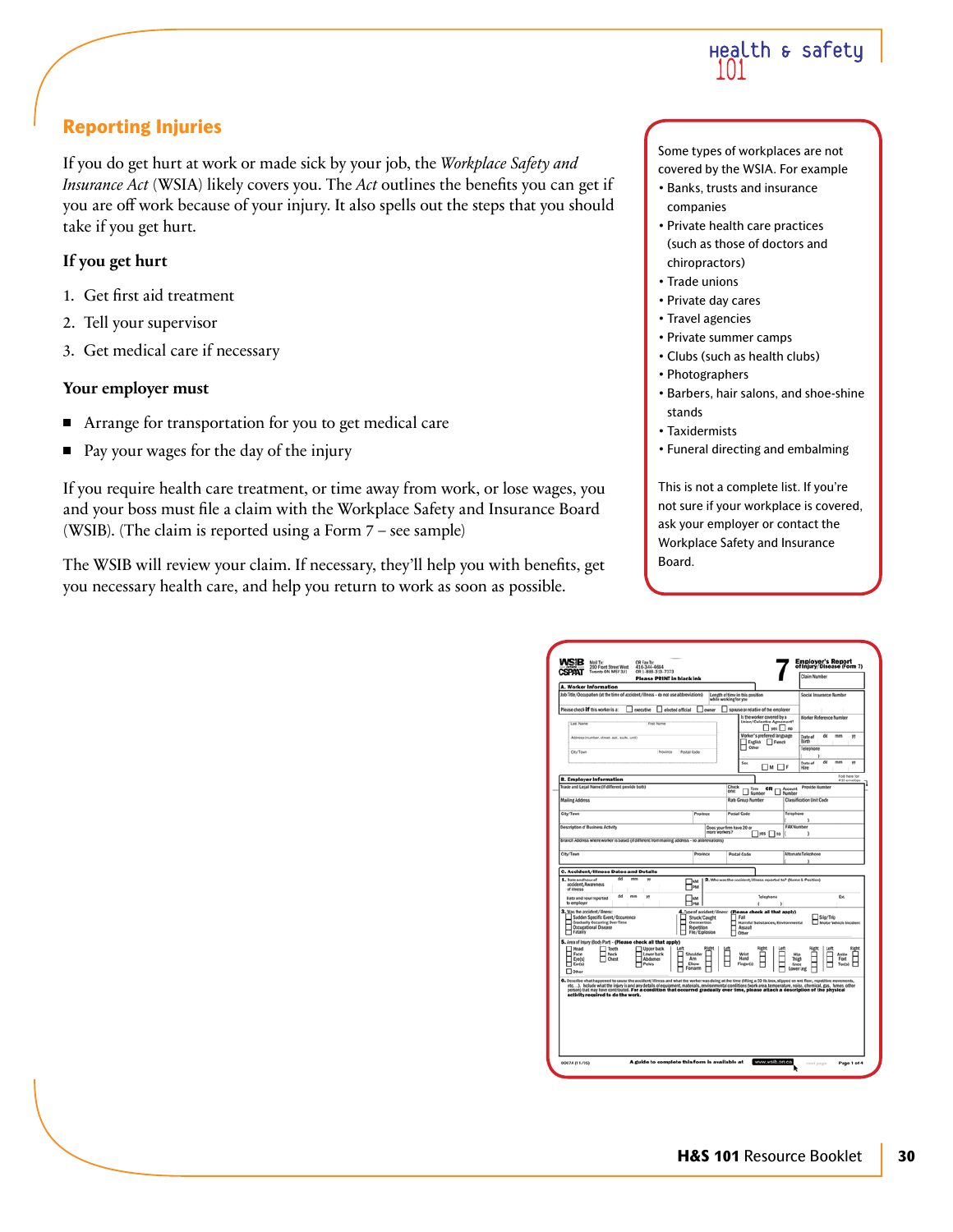

# **Some Final Words**

### **Who can you talk to if you have a problem at work?**

Talk to your supervisor or employer. Talk to the worker member of the health and safety committee or the health and safety representative.

Ask other workers on the job. Find experienced workers who have done the job for some time and talk to them about your concerns. They may have suggestions on how to do your job safer or how to get the information you need.

If the company you work for has a health and safety department (many large companies do), see one of their health and safety professionals. It's part of their job to answer questions and give advice. If there is a union, the union health and safety representative will be able to advise you because they monitor health and safety concerns.

#### **How about outside the job?**

Talk to your parents or other adults who have workplace experience. Many issues you may face may not be new to more experienced workers. They may talk about how they handled a similar situation or provide you with advice on how to resolve your concerns. No one wants to see you injured at work, especially your friends and family.

If you are a student working in a co-op placement, talk to your teacher.

# **Ontario Ministry of Labour**

You can also call your local office of the Ontario Ministry of Labour. Explain the situation and get their advice. You don't have to give your name. They may come to the workplace and check out the situation you mentioned. If you don't want to be identified, they'll explain their visit as a routine inspection so that the employer doesn't know you alerted the inspector. They have offices all over Ontario and their number can be found in the Blue Pages of the Telephone Book.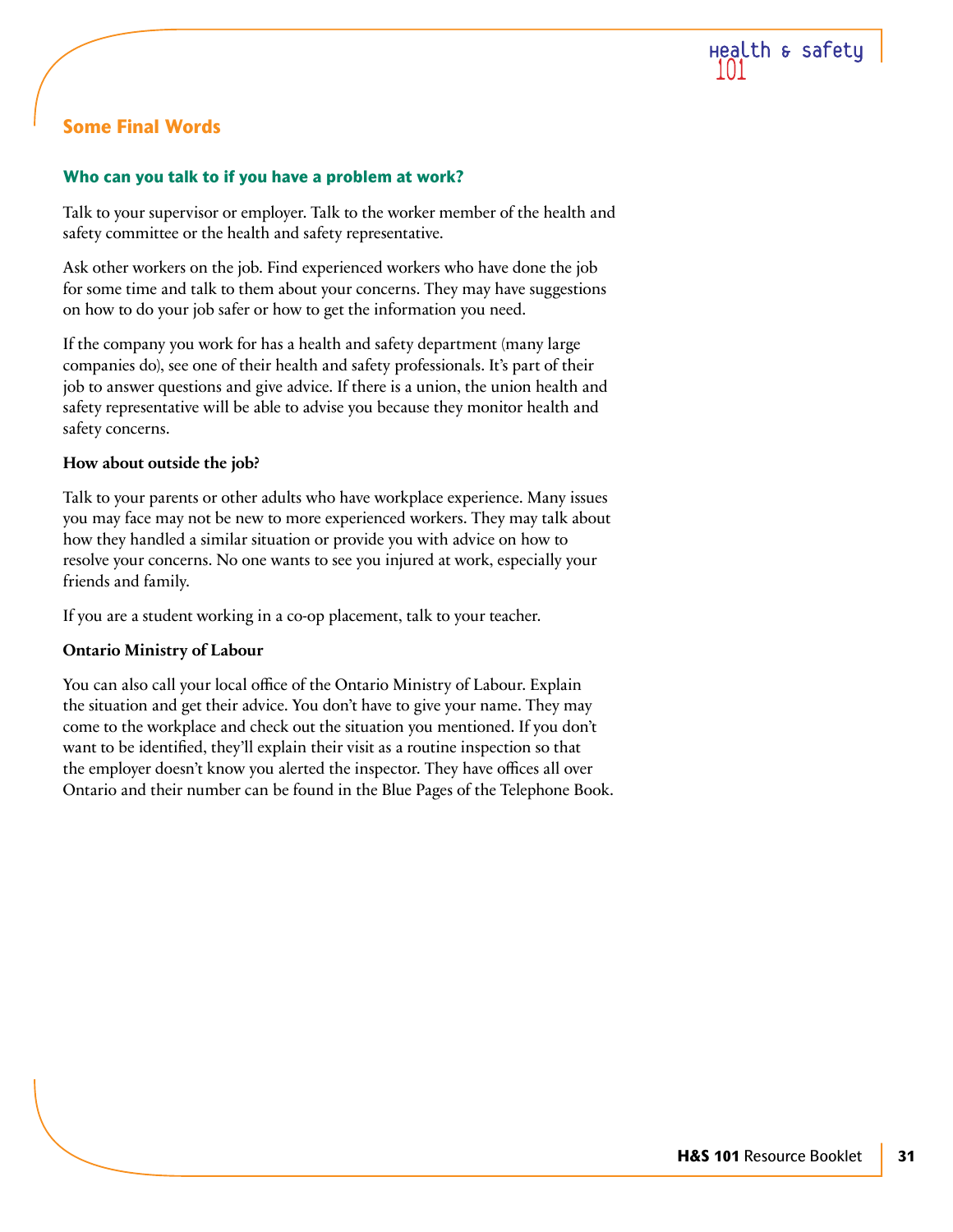# Health & safety

# **Tips for Effective Communication with your Supervisor**

#### **Preparation**

- $\blacksquare$  Identify the issue.
- Plan what you are going to say and how. П
- Ensure you have the facts straight. П
- Focus on the main points and do not get side-tracked into other issues. П

# **Propose Solutions**

No one likes to listen to complaints including your supervisor. If you complain the supervisor may not listen to you or will not consider your complaint. If you propose solutions to the issue, then the supervisor will be more likely to listen to you and respond to your concerns. You will be seen as a positive employee and not as a "problem employee".

Think of how the problem affects your supervisor and how solving it might benefit him or her. For example, maybe you work as a dishwasher in a restaurant and people are constantly slipping on the wet floors. A rubber mat is inexpensive and will prevent people from slipping and getting hurt. This would save the employer money because they wouldn't have to hire new employees whenever someone gets hurt.

Be assertive but not aggressive.

- No one likes to be threatened or yelled at.
- Remain focused and stick to your main points. П
- Ask for support.
- Talk to your co-workers or your joint health and safety committee.
	- They may be able to give you alternate solutions to your problem.
	- They may approach your supervisor on your behalf.
	- They may be able to provide you with information on your health and safety rights.
- Talk to your family and friends who can also give you ideas and support.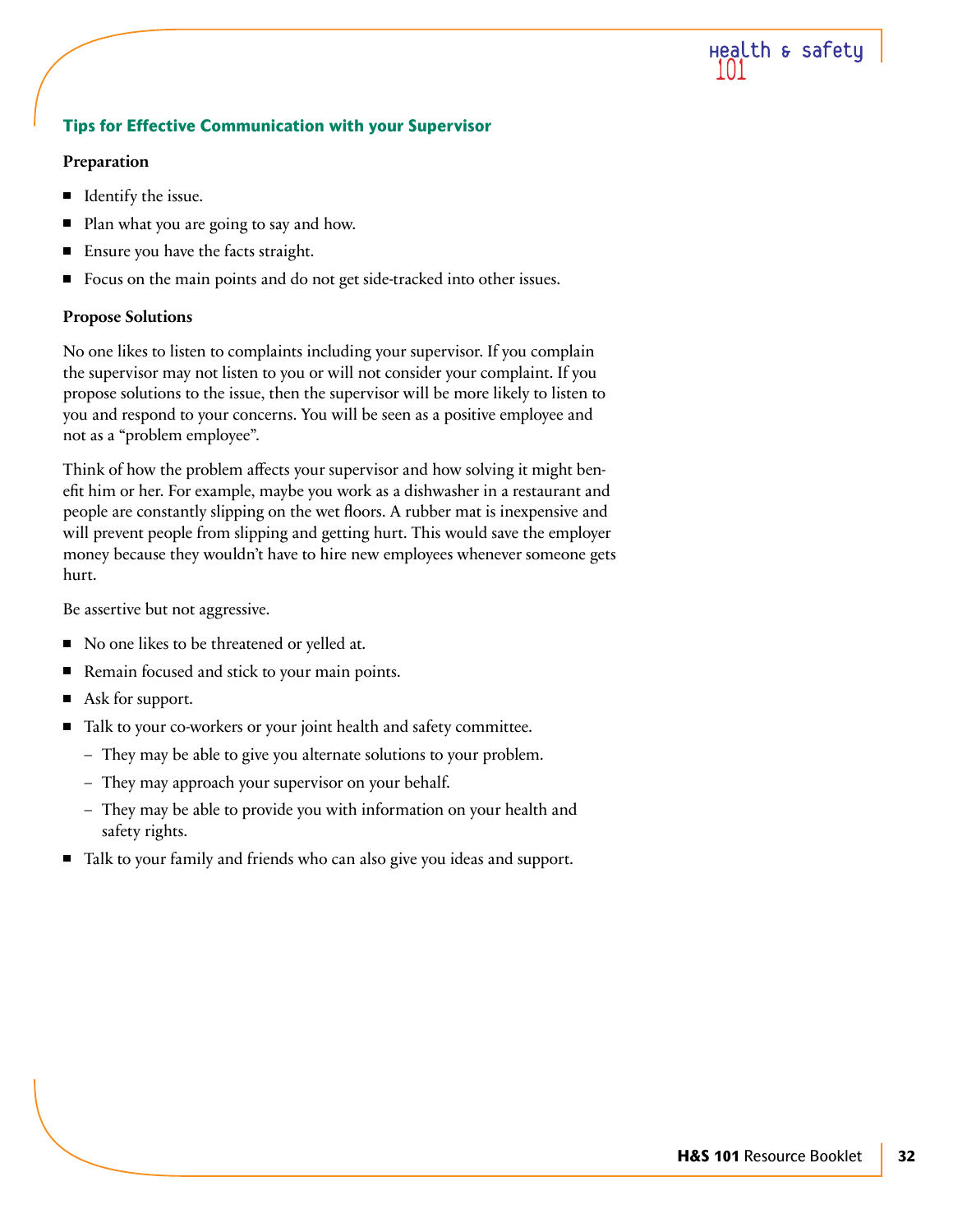# Health & safety

# **Advice from Marco**

#### **Advice to others?**

I would say that, don't think that you're invincible. That accidents can happen and they do happen to people, young like us, out of high school and in a second your life can change. And no matter how much money you need, or how bad you need a job, if there's something that's not safe, don't do it. It's not worth it in the end."

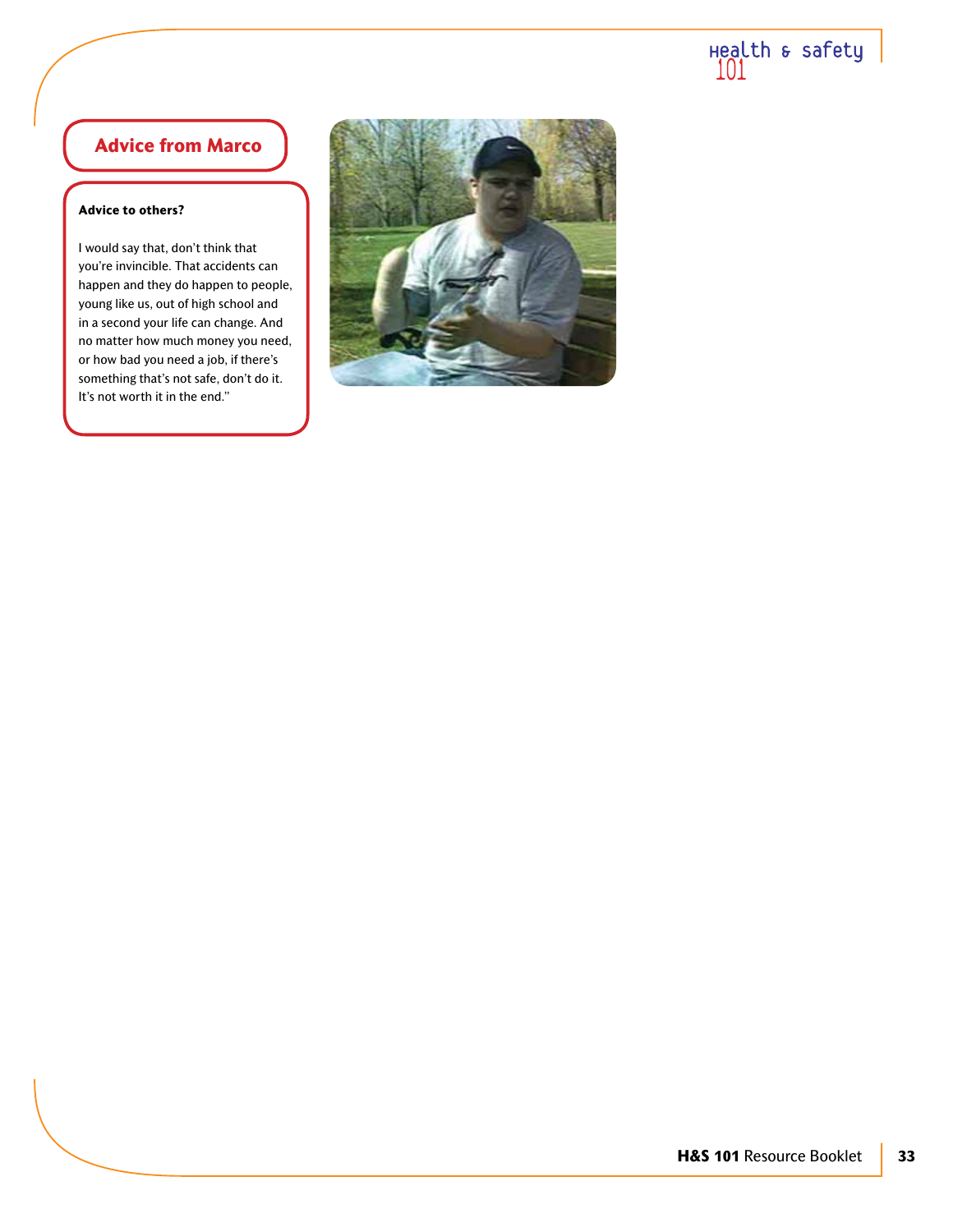

# **Resources**

# **Health and Safety Associations**

# **Construction Safety Association of Ontario**

21 Voyager Court South, Etobicoke, Ontario, M9W 5M7 Tel: (416) 674-2726 or 1-800-781-2726 E-mail: info@csao.org Web: www.csao.org

# **Education Safety Association of Ontario**

4950 Yonge Street, Suite #1505 Toronto, Ontario, M2N 6K1 Tel: (416) 250-8005 or 1-877-732-3726 E-mail: esao@esao.on.ca Web: www.esao.on.ca

# **Electrical & Utilities Safety Association of Ontario**

5580 Explorer Drive, Suite 200 Mississauga, Ontario, L4W 4Y1 Tel: (416) 640-0100 1-800-263-5024 E-mail: eusa@eusa.on.ca Web: www.eusa.on.ca

# **Farm Safety Association Inc.**

Suite 22-23, 340 Woodlawn Road West, Guelph, Ontario, N1H 7K6 Tel: (519) 823-5600 or 1-800-361-8855 E-mail: info@farmsafety.ca Web: www.farmsafety.ca

# **Health Care Health & Safety Association**

4950 Yonge Street, Suite 1505, Toronto, Ontario M2N 6K1 Tel: (416) 250-7444 or 1-877-250-7444 Web: www.hchsa.on.ca

# **Industrial Accident Prevention Association**

207 Queens Quay Ave. West Suite 550, Toronto, Ontario M5S 2Y3 Tel: (416) 506-4272 or 1-800-406-4272 E-mail: infor@iapa.on.ca Web: www.iapa.on.ca

# **Mines and Aggregates Safety and Health Association**

P O Box 2050, Station Main, 690 McKeown Avenue, North Bay, Ontario, P1B 9P1 Tel: (705) 474-7233 E-mail: info@masha.on.ca Web: www.masha.on.ca

# **Municipal Health & Safety Association of Ontario**

450A Britannia Road East Mississauga, Ontario, L4Z 1X9 Tel: (905) 890-2040 E-mail: info@mhsao.com Web: www.mhsao.com

# **Occupational Health Clinics for Ontario Workers**

15 Gervais Drive, Suite 202 Don Mills, Ontario, M3C 1Y8 Tel: (416) 449-0009 or 1-888-596-3800 Web: www.ohcow.on.ca

# **Ontario Forestry Safe Workplace Association**

690 McKeown Avenue, P.O. Box 2050, North Bay ON Canada P1B 9P1 Tel: (705) 474-7233 E-mail: info@ofswa.on.ca Web: www.ofswa.on.ca

# **Ontario Service Safety Alliance**

4950 Yonge Street, Suite 1500, Toronto, Ontario, M2N 6K1 Tel: (416) 250-9111 or 1-888-478-6772 E-mail: info@ossa.com Web: www.ossa.com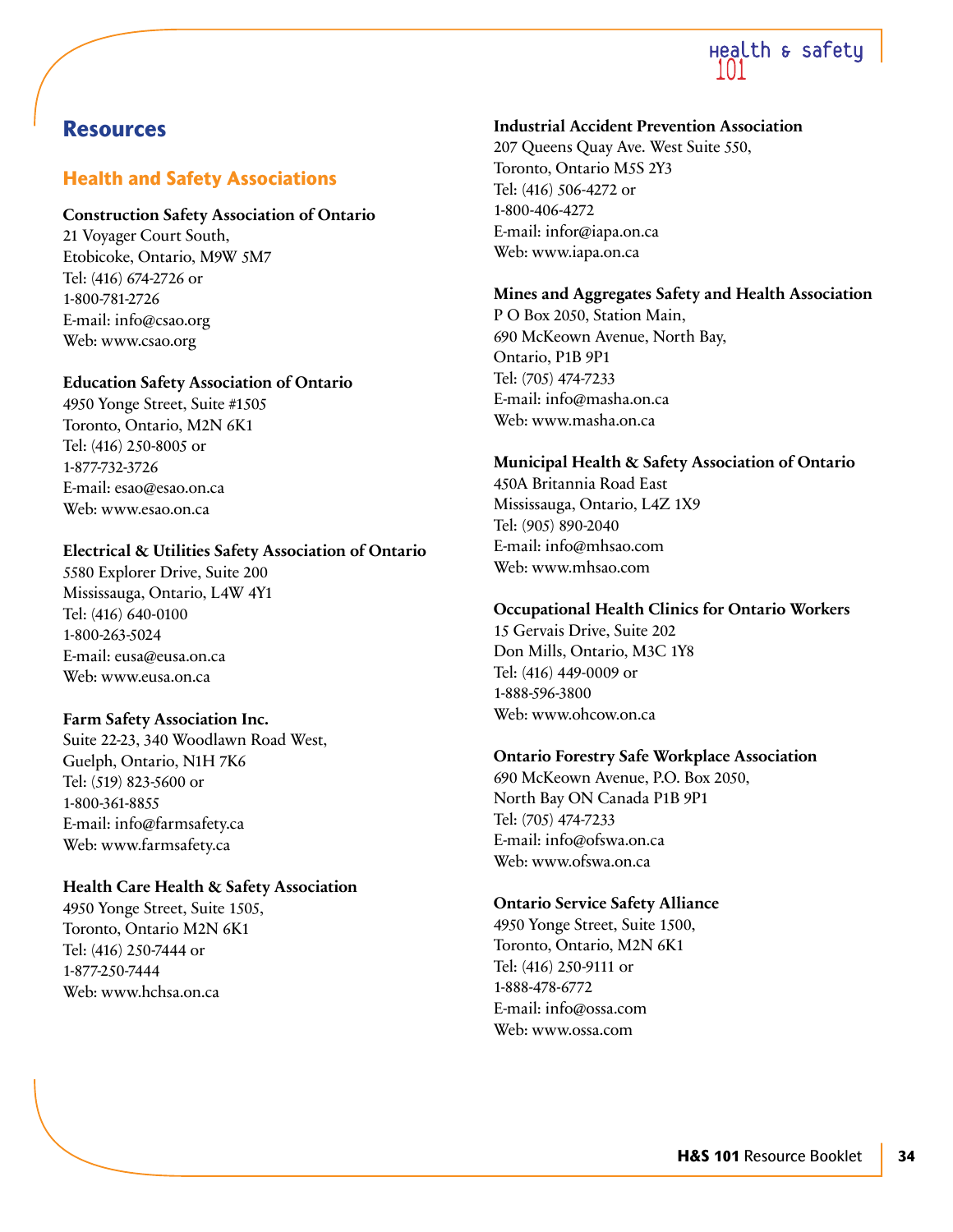# Health & safety

# **Pulp and Paper Health and Safety Association**

P.O. Box 2050 Station Main, 690 McKeown Avenue North Bay, Ontario, P1B 9P1 Tel: (705) 474-7233 E-mail: info@pphsa.on.ca Web: www.pphsa.on.ca

# **Transportation Health & Safety Association of Ontario**

555 Dixon Road, Suite 101, Etobicoke, Ontario, M9W 1H8 Tel: (416) 242-4771 or 1-800-263-5016 E-mail: thsao@echo-on.net Web: www.thsao.on.ca

# **Workers Health & Safety Centre**

15 Gervais Dr., Suite 802, Don Mills, Ontario, M3C 1Y8 Tel: (416) 441-1939 or 1-888-869-7950 E-mail: postmaster@whsc.on.ca Web: www.whsc.on.ca

# **Government Organizations**

# **Human Resources and Skills Development Canada**

Federal – to contact the HRSDC office nearest you, look in the local telephone book Blue Pages. Web: www.hrsdc-rhdcc.gc.ca

# **Ontario Ministry of Labour**

Provincial – To contact the ministry office nearest you, look in the local telephone book Blue Pages. Web: www.gov.on.ca/lab

# **Workplace Safety & Insurance Board**

200 Front St. West, Toronto, Ontario, M5V 3J1 Head office: Tel: (416) 344-1000 or 1-800-387-5540 TTY: 1-800-387-0050 Prevention: Tel: (416) 344-1016 or 1-800-663-6639 E-mail: prevention@wsib.on.ca Web: www.wsib.on.ca

# **Office of the Worker Adviser**

123 Edward Street, Suite 1300 Toronto, Ontario, M5G 1E2 Tel: 1-800-435-8980 (English) Tel: 1-800-661-6365 (French) E-mail: webowa@mol.gov.on.ca Web: www.gov.on.ca/lab/owa

# **Other Health and Safety Resources**

**Young Worker Awareness** www.youngworker.ca

**WorkSmartOntario** www.worksmartontario.gov.on.ca

**Passport to Safety** www.passporttosafety.com

# **Canadian Centre for Occupational Health and Safety**

Inquiries Service, 250 Main Street East, Hamilton, Ontario, L8N 1H6 (905) 572-4400 or 1-800-263-8466 E-mail: inquiries@ccohs.ca Web: www.ccohs.ca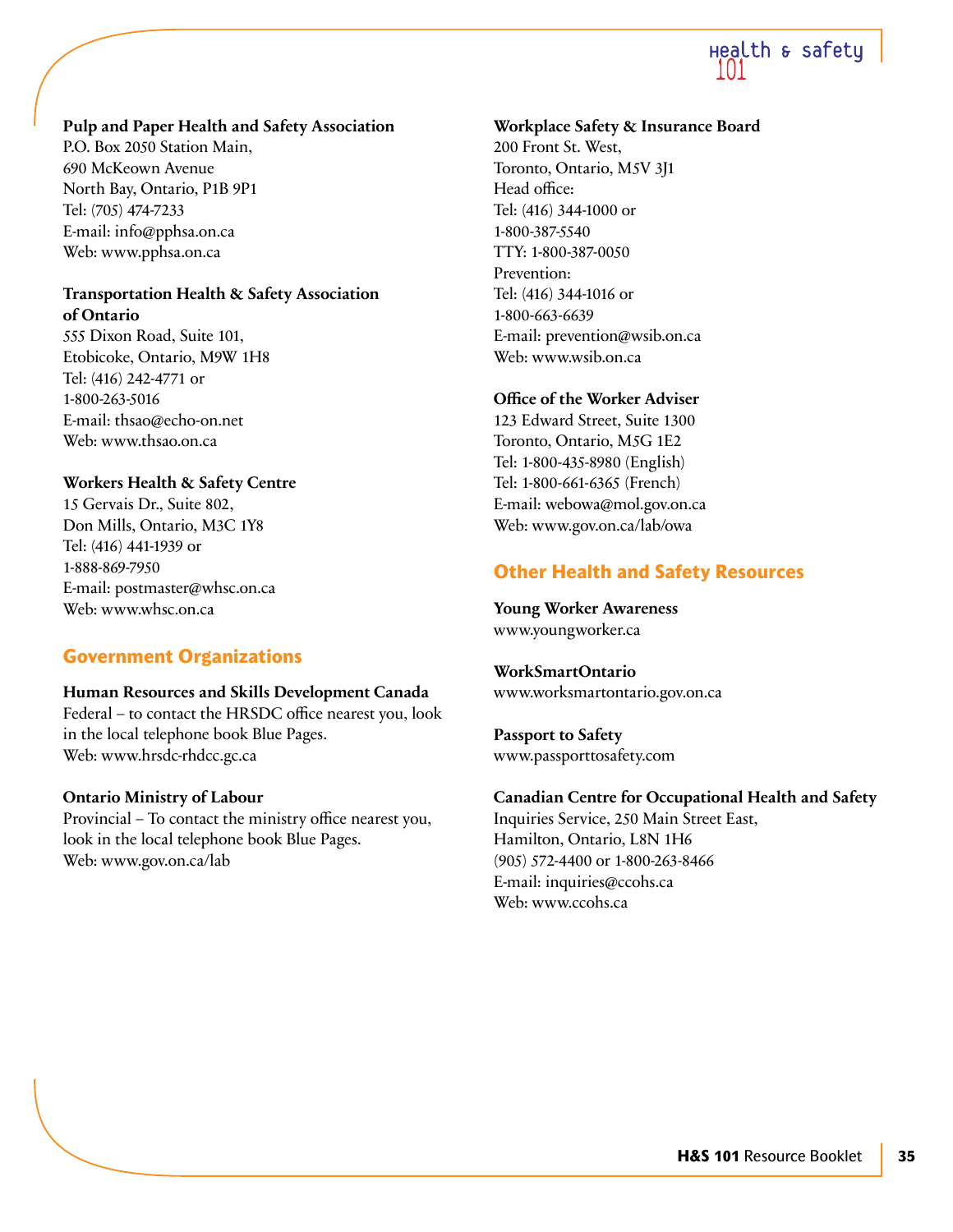

# **Glossary of Terms and Acronyms**

# **Absorption**

Passage through the skin.

# **Allergic Reaction**

A response to exposure to an allergen.

# **Allergen**

A substance which reacts with the body's immune system to produce a type of irritation known as an allergic reaction.

# **Acute**

Occurring immediately or very soon after exposure.

# **Bacteria**

Microorganisms associated with plants and animals.

# **Canada Labour Code**

Part II of the Code provides the health and safety law that applies to federally regulated workplaces. It's enforced by Human Resources Development Canada.

# **Certified member**

A member of a joint committee who has received special training in occupational health and safety and has been certified by the Workplace Safety and Insurance Board.

# **Chronic**

Occurring long after exposure.

# **Dusts**

Solid particles suspended in air produced by agitation, crushing, grinding, abrading or blasting. Dust ranges in size from 0.1 to 50 micron and larger.

# **Designated Substance**

A biological, chemical or physical agent or combination thereof prescribed as a designated substance to which the exposure of a worker is prohibited, regulated, restricted, limited or controlled in Ontario.

# **Employer**

A person who employs one or more workers or contracts for the services of one or more workers and includes a contractor or subcontractor who performs work or supplies services and a contractor or subcontractor who undertakes with an owner, constructor, contractor or subcontractor to perform work or supply services.

# **Fumes**

An airborne dispersion consisting of minute solid particles arising from the heating of a solid (such as molten metal).

# **Gas**

A formless substance that expands to occupy the space of its container.

# **Guard**

Mechanical, physical and electrical devices that protect workers from moving parts on machinery.

# **Hazard**

Anything in the workplace that can hurt workers or make them ill.

# **Health and safety representative**

A health and safety representative selected under the OHSA.

# **IRS (Internal Responsibility System)**

A system by which workers, supervisors, employers, and worker representatives all have legal duties to keep their workplace safe and healthy.

# **JHSC (Joint Health and Safety Committee)**

An advisory group of worker and management representatives established under the OHSA.

# **MOL (Ministry of Labour)**

The Ontario Government ministry that develops and enforces labour legislation.

# **MSDS (Material Safety Data Sheet)**

Provides detailed hazard and precautionary information for hazardous materials.

# **Noise**

Any unwanted sound which can damage the nerves in the ear.

# **OHSA (***Occupational Health and Safety Act***)**

The health and safety law that applied to provincially regulated workplaces in Ontario. The MOL enforces it.

# **Ontario Labour Relations Board**

An independent quasi-judicial tribunal that is responsible for a wide variety of matters including determining bargaining units and bargaining agents, trade union certification and unfair labour practices.